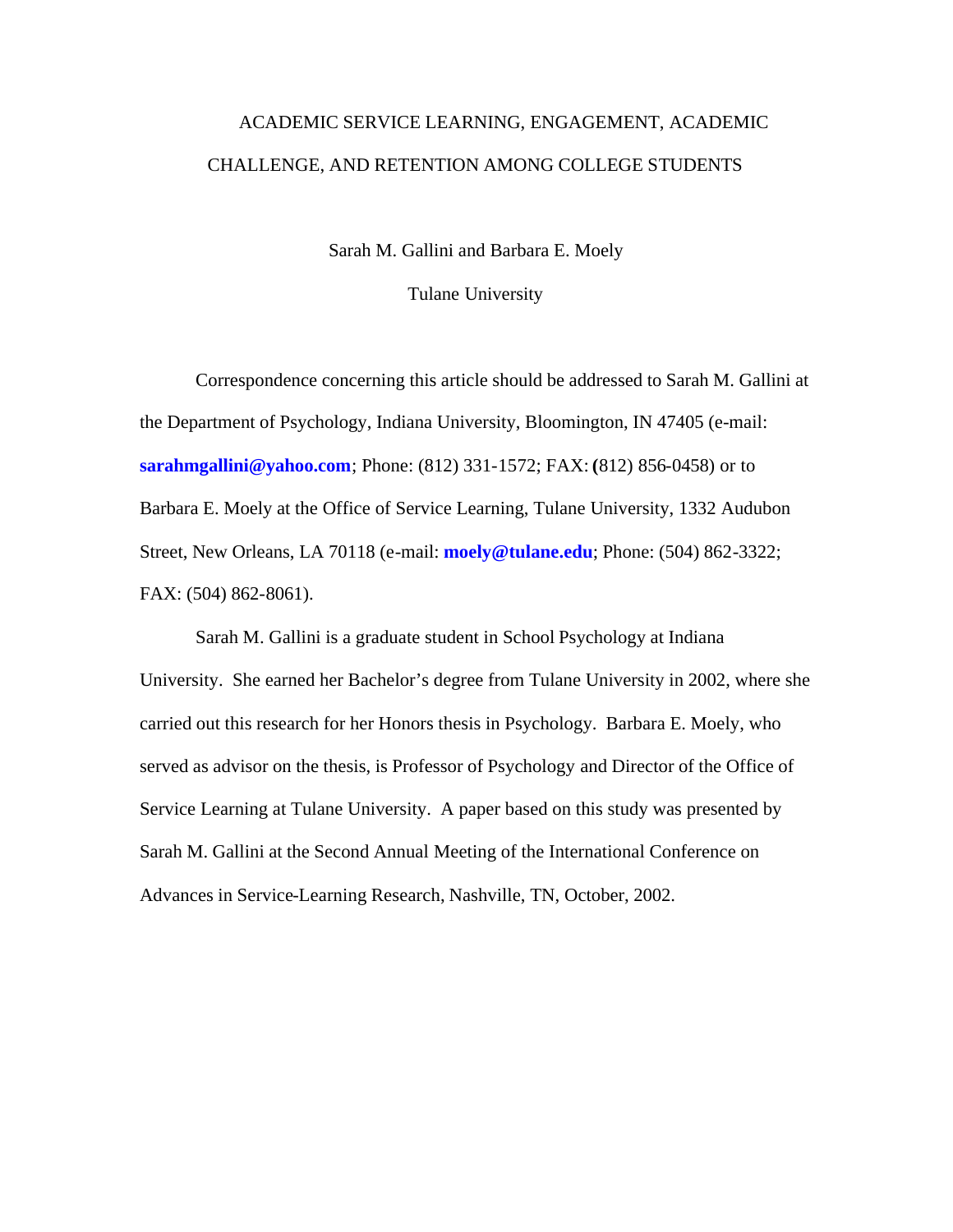# ACADEMIC SERVICE LEARNING, ENGAGEMENT, ACADEMIC CHALLENGE, AND RETENTION AMONG COLLEGE STUDENTS

*Undergraduate students evaluating their service-learning courses (* $N = 142$ *) were more likely than students evaluating other courses*  $(N = 171)$  *to report that the courses promoted interpersonal, community, and academic engagement, were academically challenging, and encouraged continued study at the university (retention). A mediation model showed that the academic challenge of the courses and the students' engagement with course content were most important in determining the influence of service-learning courses on plans to continue study at the university.* 

In recent years, service learning has become an integral part of the college curriculum. Campus Compact, a national coalition of college and university presidents committed to the civic purposes of higher education, has shown dramatic growth in membership since its beginning in 1985, with nearly 750 member schools in 2001 (Campus Compact, 2002). A 1998 survey estimated that 10,800 faculty members were involved in teaching 11,800 service-learning courses (Eyler & Giles, 1999). Publications, conferences, funding opportunities from government and foundation sources, and proliferation of websites on service learning all indicate growing interest in this pedagogy. With this growth, there has been increasing interest in evaluations of the effectiveness and benefits of service-learning experiences for college students.

Service learning, by requiring students to apply course concepts and theory to their service in a community setting (Harris, McCarthy, & Tucker, 2000), provides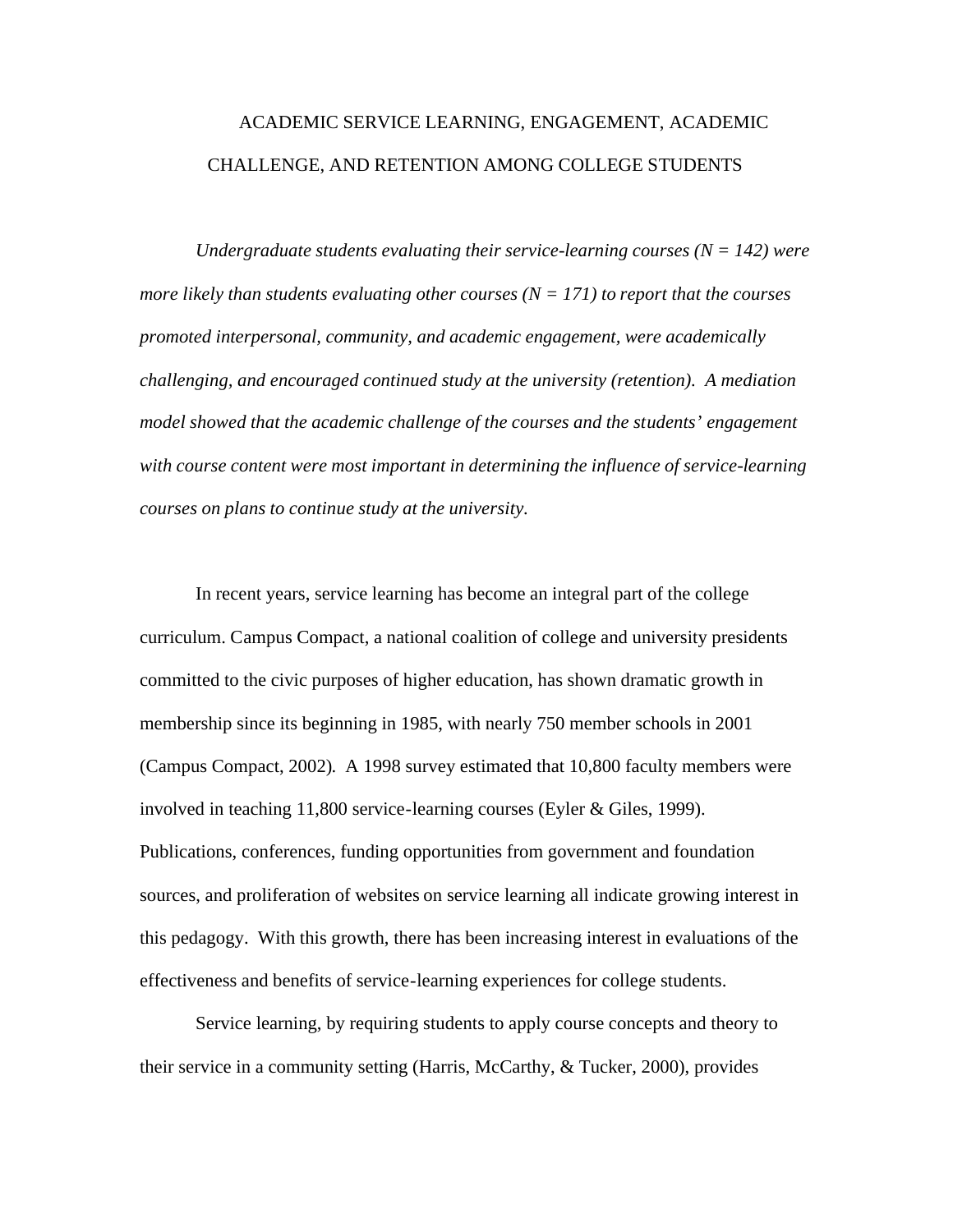participants with opportunities to develop a variety of skills, strengthening their academic, personal, communication, and social development, as well as their awareness and understanding of social issues (Eyler & Giles, 1999; Harris, et al. 2000; Moely, McFarland, Miron, Mercer & Ilustre, 2002). The present study investigated the extent to which service learning increases students' engagement with the university and community and increases the likelihood of their continuing their studies at the university (retention).

Past studies have shown that *interpersonal engagement* with peers and others at the university is positively affected by participation in service learning. Eyler and Giles (1999) and others have reported that service learning created opportunities for students to interact with their peers and develop friendships and increased students' ability to interact with others in positive ways.

 Numerous studies have shown that service learning enhances a student's *engagement with the community* outside of the university. Studies have shown that service-learning participants, in comparisons with other students, report greater understanding of community problems (Astin  $\&$  Sax, 1998), greater knowledge and acceptance of diverse races and cultures (Astin & Sax, 1998; McKenna & Rizzo, 1999), and a greater ability to get along with people of different backgrounds (Astin  $\&$  Sax, 1998; McKenna & Rizzo, 1999). Students who participated in service learning showed significant increases in the belief that they could make a difference (Eyler  $&$  Giles, 1994), valued participation in community service and showed a higher commitment to future volunteer service (Eyler & Giles, 1994; Markus, Howard & King, 1993; McKenna &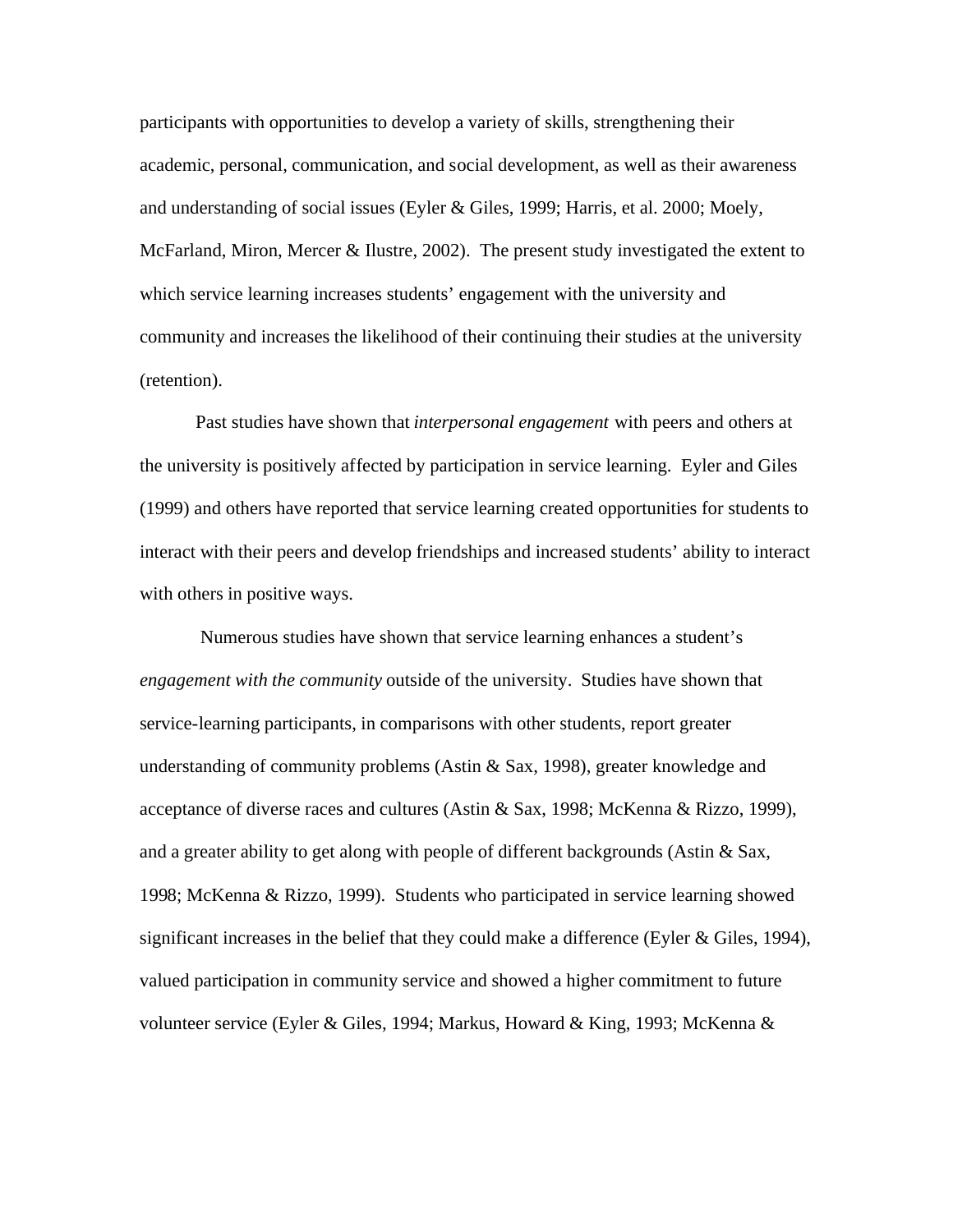Rizzo, 1999), and said they planned to become involved in a helping career (Markus, et al., 1993).

While many studies report positive effects of service learning on community engagement, Eby (1998) suggests that service learning could produce negative outcomes under some conditions. He points out that poorly-planned service learning may individualize social issues, de-emphasizing structural components and causes, and thereby, reinforce students' views that community members are deficient. On the same note, service learning can exaggerate the importance of the volunteer, ignoring resources within the community. Thus, Eby cautions, an inadequately planned and organized experience might actually reinforce students' stereotypic thinking and their perceived distance from the community.

Students' *academic engagement* can be affected by service learning, as well. McKenna and Rizzo (1999) found that students reported a positive impact of service learning on their acquisition and understanding of course concepts. Markus, et al. (1993) found that students randomly assigned to service-learning sections of a political science class received significantly better grades than those in non-service sections. Several studies (Balazadeh, 1996; Sugar & Livosky, 1988) have reported that students who took part in service learning earned higher course grades than those students who did not. Moely, McFarland, et al. (2002) found that students reported higher levels of learning about the field of study of their service-learning course. Eyler and Giles (1999) found that more than 58 percent of service-learning students in their national survey felt that they had learned more in their service-learning classes than in their other classes.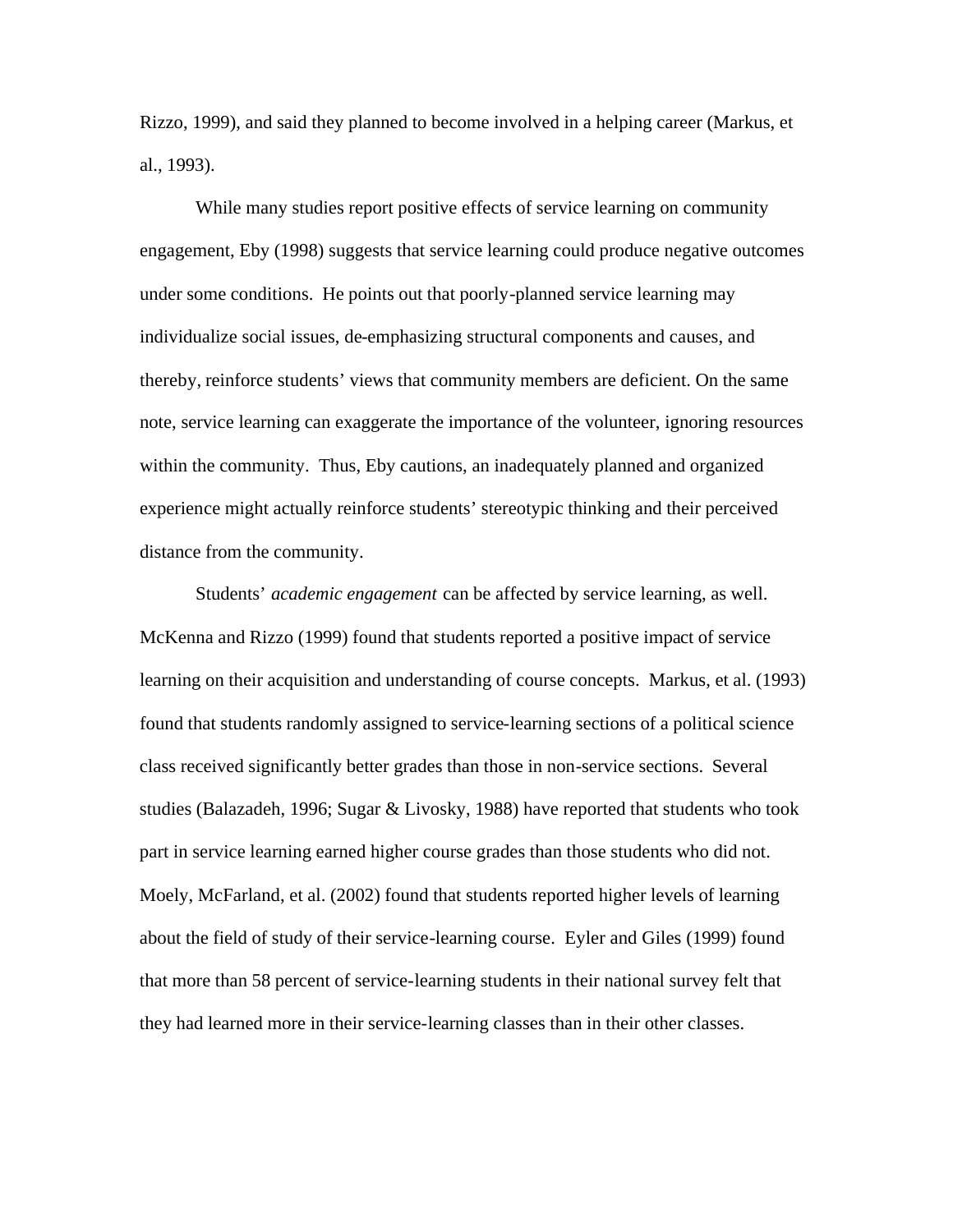However, several studies have reported no differences between the academic achievement of service learners and non-service learners. Miller (1994) and Kendrick (1996) failed to find an impact of service learning on students' grades in courses in Psychology and Sociology. Since most studies of academic outcomes of service learning have involved small numbers of students in specific courses, inconsistent findings may reflect particular course characteristics. The present study obtained reports from students enrolled in a range of courses in the liberal arts and sciences, thus allowing an overall test of the extent to which service-learning courses provide intellectual challenges and promote academic engagement.

Tinto (1993) proposed a model of *institutional retention and departure* to explain why college students persist in their studies or leave the university before obtaining their degrees. According to this model, persistence is affected by the extent to which students become integrated into both social and academic aspects of the college or university. Summarizing his own and others' research, Tinto concluded that students who are more academically and socially engaged in their colleges and communities are more likely to continue study until graduation. Braxton, Sullivan, & Johnson (1997) note that service learning offers the conditions identified in Tinto's theory as most likely to facilitate the development of the meaningful connections between students, faculty, and community that will result in retention.

To date, there have been only a few studies investigating the impact of service learning on student retention. Astin and Sax (1998), in a study of 42 institutions involved in service learning, found that participating in service activities during college was positively associated with the student's satisfaction with the college. Such satisfaction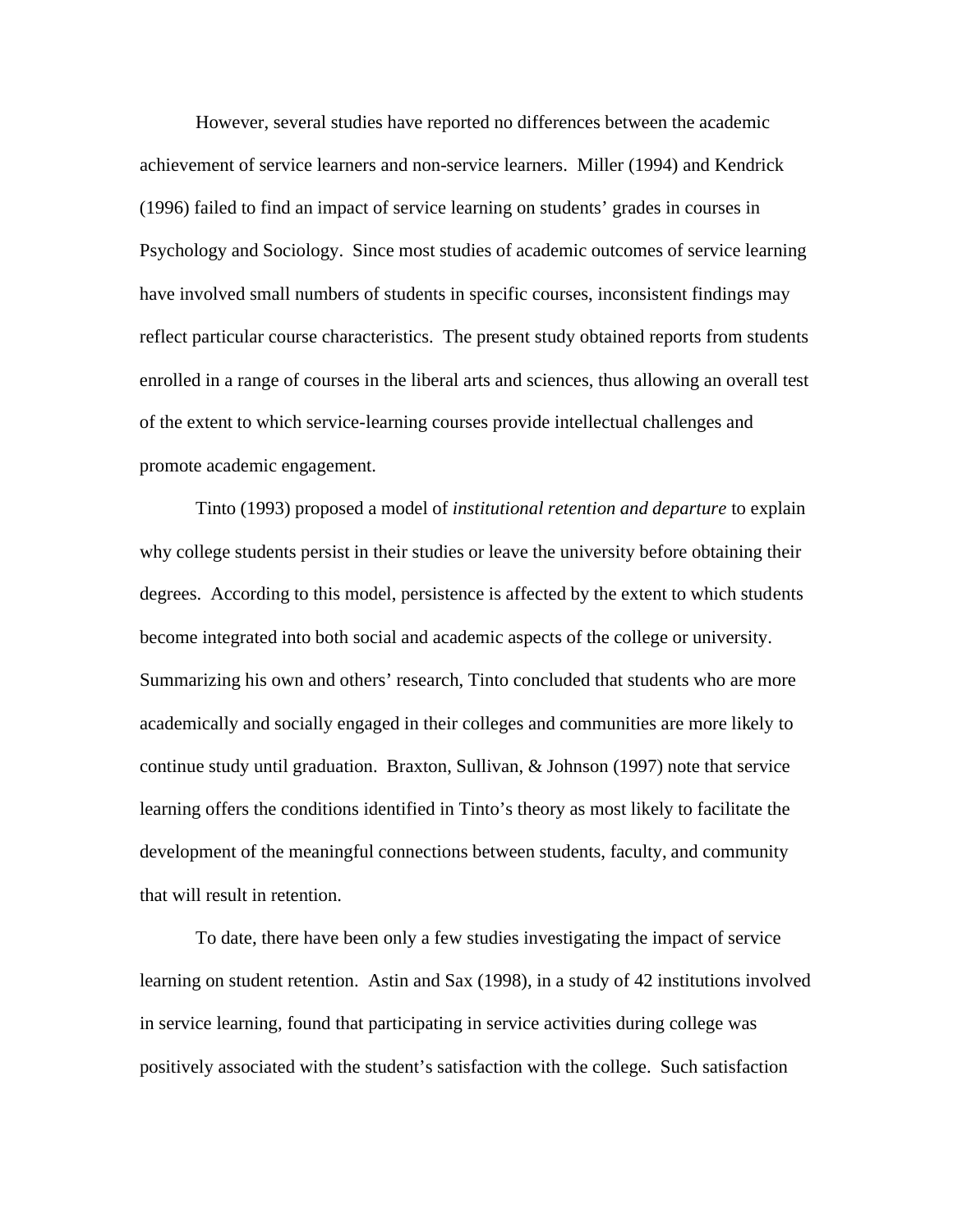may result in the higher likelihood of students continuing at the institution. Muthiah, Hatcher, and Bringle (2001) reported data from a large study currently underway on nine college/university campuses in Indiana. Students in service-learning and non-servicelearning classes at nine campuses completed questionnaires assessing academic learning, interpersonal interactions, civic responsibilities, and retention. Retention was measured with questions asking about whether the particular course had an impact on students' plans to complete their college degree at their institution and whether or not the course affected the students' likelihood of continuing at the college. Students in service-learning courses attributed significantly more importance to "this class" on their likelihood of persistence at their campus than did non-service-learning students.

The present study examined the effects of service learning on college student engagement and retention by asking students their views of their courses at the end of a semester. A questionnaire was developed to measure the students' views of their servicelearning or comparable control courses. Students indicated how much the course had influenced their engagement with the university and community and their plans to continue at the university. In addition, the academic challenge posed by the course was assessed. It was hypothesized, on the basis of research reviewed above, that 1) students in service-learning courses would score higher on interpersonal, community, and academic engagement; 2) they would rate their classes as more academically challenging than nonservice-learning participants did; 3) service-learning students would indicate that their courses influenced their plans to continue at the university to a greater extent than would non-service-learning students; and 4) following Tinto's (1993) model, it was proposed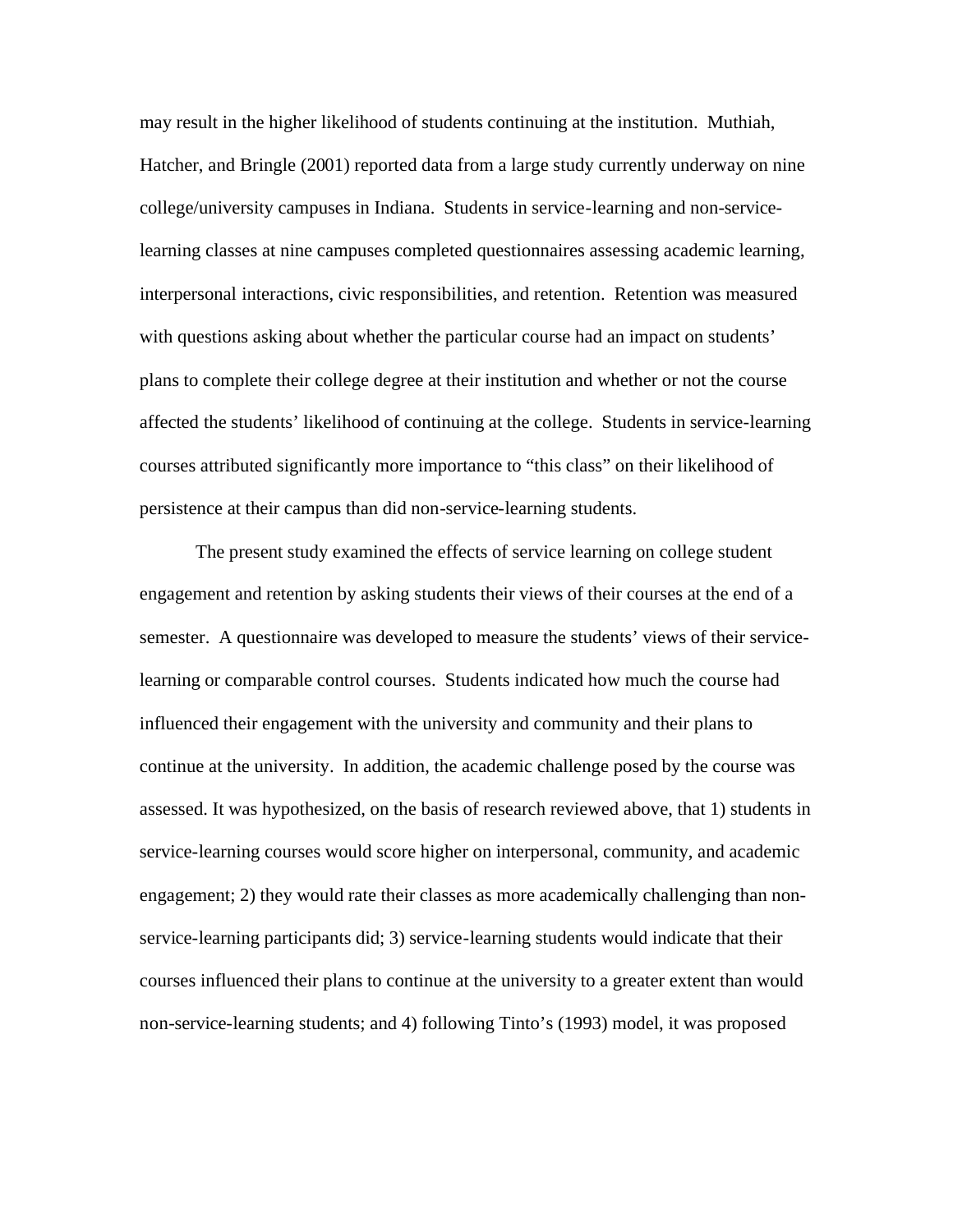that students' academic and interpersonal engagement would mediate the relationship between service learning and retention.

#### Method

#### **Participants**

College students from a private research university in a Southern city completed a questionnaire that asked about one of their academic courses. Data were gathered from 333 students at the end of a semester. Approximately half of the students had been engaged in service learning through the academic course for which they completed the questionnaire. The remaining students answered the questions with regard to an academic course they were taking that did not include service learning. The servicelearning students came from 17 courses representing 12 academic disciplines in the liberal arts and sciences. Twenty students' data were dropped because they were completing service learning for a course different from the one in which they completed the questionnaire. The final sample, then, included 142 students who participated in service learning and 171 students who did not participate in service learning.

As seen in Table 1, service-learning and non-service-learning students are similar in most characteristics assessed. Many of the students identified themselves as white and female. The average age was 20 years. Distribution across year in college was fairly equal. College grade point averages (GPAs) were in the "B+" range. Students reported engaging in paid employment average of 7.08 hours per week, and volunteering for community service (not associated with an academic course) for about one hour each week. Students reported that they spent on average 15.2 hours per week studying for all of their classes.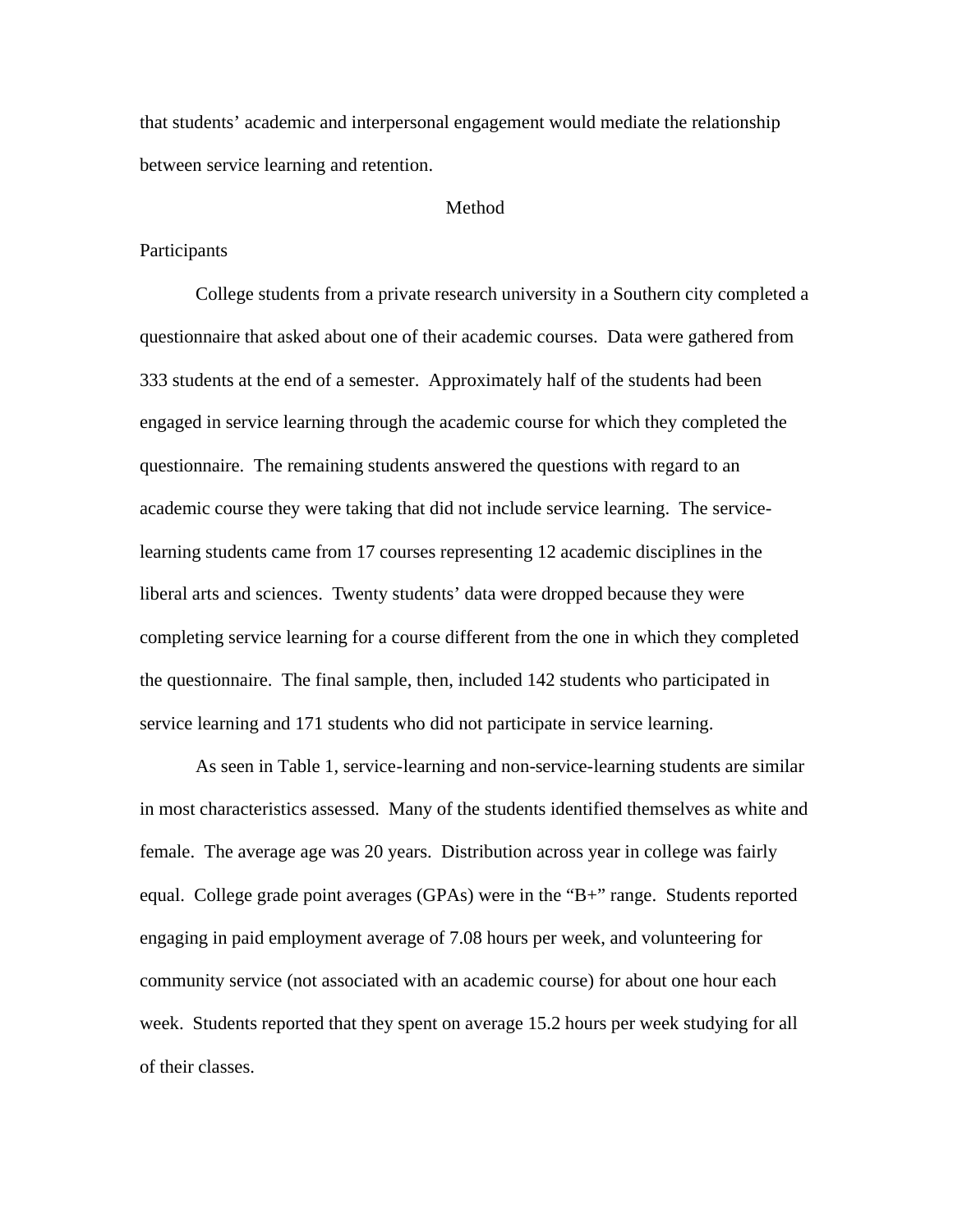Insert Table 1 about here

\_\_\_\_\_\_\_\_\_\_\_\_\_\_\_\_\_\_\_\_\_\_\_\_\_\_\_\_\_\_\_

\_\_\_\_\_\_\_\_\_\_\_\_\_\_\_\_\_\_\_\_\_\_\_\_\_\_\_\_\_\_\_

Students majored in Biological Sciences (Biology, Cell Biology, EEOB, Neuroscience), Arts and Humanities (English, foreign languages, Communication, Architecture), Social Sciences (Anthropology, History, Sociology), Business (Business, Economics, Marketing, Finance), or Psychology. Psychology was treated as a separate category because of the large student numbers in that field. Nearly a third of the sample reported that they had not yet chosen a major, reflecting the substantial number of firstand second-year students in the sample. Most students expected to continue their education beyond the bachelor's degree, a very typical finding for students attending this university. About one third of the sample had done service learning in grades k-12, and 17 % had previously taken a service-learning course at the university.

Chi-square tests and analyses of variance comparing service-learning and nonservice-learning students showed only one difference in the characteristics described in Table 1: Students not carrying out service learning were employed more hours each week than those who were doing service learning,  $F(1,313)=3.85$ , p<. 05. This variable was controlled statistically in comparisons of the service-learning and non-service-learning groups, reported below.

#### Measures

A questionnaire was developed to assess students' views of how their courses had influenced their engagement with other university students, with the community, and with academic material; their views of the academic challenge of their courses; and their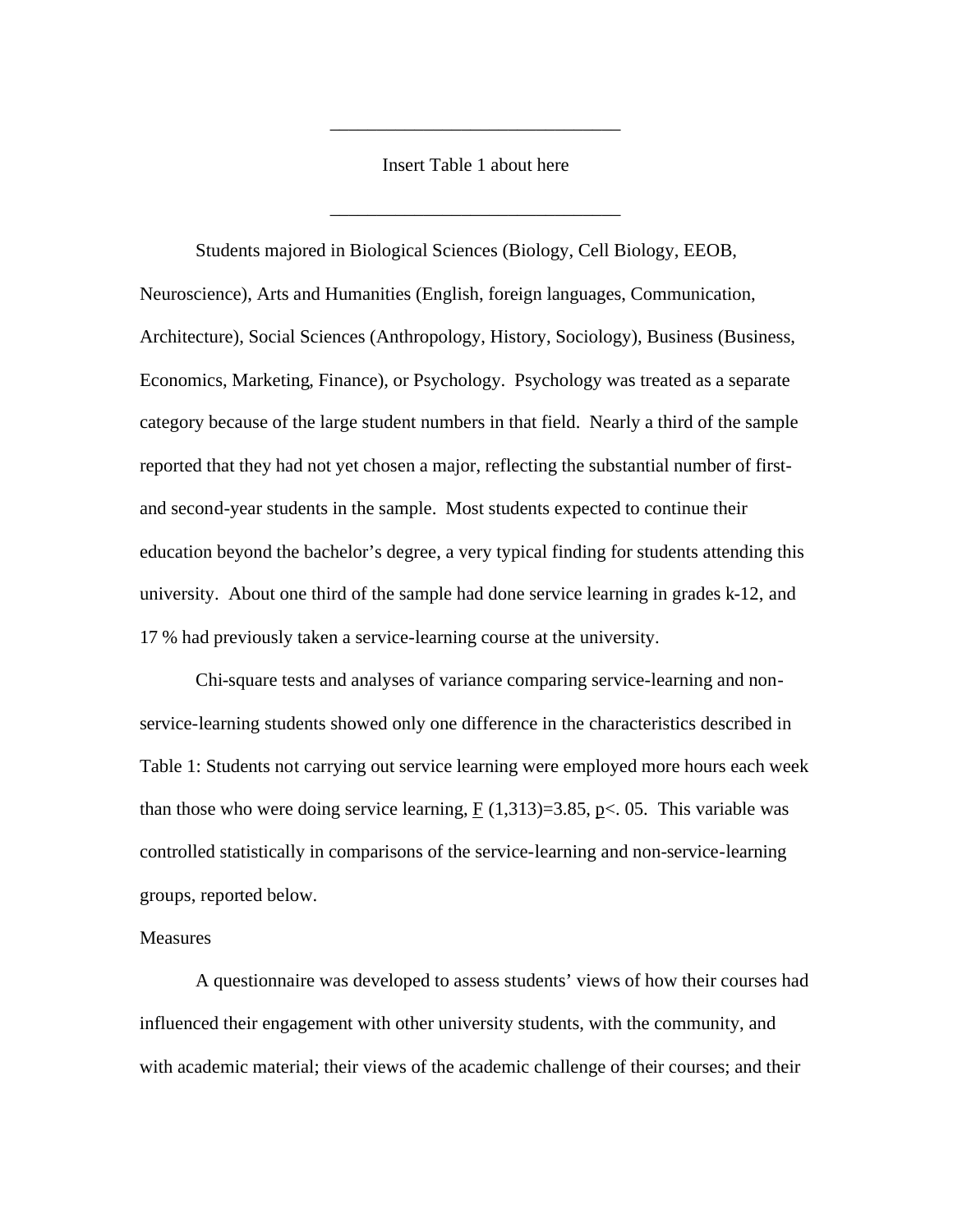plans to continue at the university. New items were created for this survey and combined with items adapted from questionnaires developed by Muthriah, et al. (2001), Eyler and Giles (1999) and Moely, Mercer, Ilustre, Miron, and McFarland (2002). Five scales were derived from the questionnaire.

Items measuring students' engagement with aspects of the university and community were grouped into three scales on the basis of a Principal Component Analysis with Varimax rotation. This analysis yielded a three-factor solution that accounted for 48.4% of the variance in the scores. The three engagement scales, shown in Table 2, are described as follows:

- 1. *Community engagement* (Factor 1, accounting for 31% of the variance in scores). Respondents evaluated the extent to which their attitudes changed as a result of course participation. Items concerned attitudes toward people of different backgrounds, understanding of the problems facing the community, and feelings of connection to the community. (Cronbach's coefficient *alpha*= .89)
- 2. *Academic engagement* (Factor 2, 10% of variance accounted for). Respondents described their satisfaction with the academic course and the university and their connectedness to their studies and field of interest. (Cronbach's coefficient *alpha*= .88)
- 1. *Interpersonal Relationships/Engagement* (Factor 3, 7% of variance accounted for). Respondents evaluated the influence of the course on their ability to work with others effectively, communicate with other students and make friends. (Cronbach's coefficient *alpha*= .85)

\_\_\_\_\_\_\_\_\_\_\_\_\_\_\_\_\_\_\_\_\_\_\_\_\_\_\_\_\_\_\_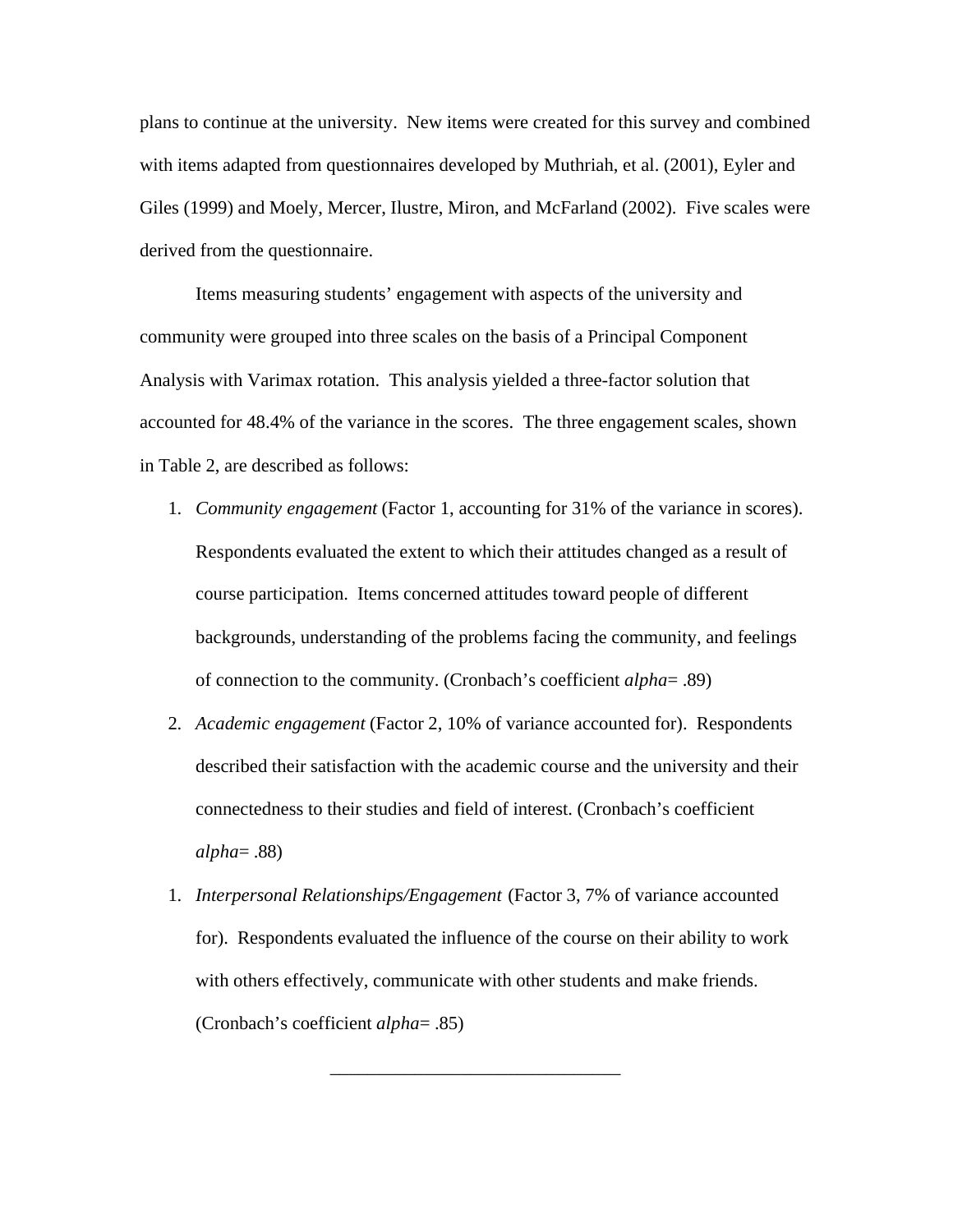#### Insert Table 2 about here

\_\_\_\_\_\_\_\_\_\_\_\_\_\_\_\_\_\_\_\_\_\_\_\_\_\_\_\_\_\_\_

Two additional scales included in the questionnaire and described in Table 3, were the following:

- 2. *Academic Challenge*. Respondents assessed the course's qualities, such as intellectual challenge, extent of learning, and difficulty. (Cronbach's coefficient  $alpha = .82$ )
- 3. *Retention.* Respondents evaluated the course's impact on their continuing study at the university. (Cronbach's coefficient *alpha* = .74)

Insert Table 3 about here

\_\_\_\_\_\_\_\_\_\_\_\_\_\_\_\_\_\_\_\_\_\_\_\_\_\_\_\_\_\_\_

\_\_\_\_\_\_\_\_\_\_\_\_\_\_\_\_\_\_\_\_\_\_\_\_\_\_\_\_\_\_\_

In the same questionnaire, students were asked to indicate their gender, age, race, year in school, GPA, and previous community service experiences. Current service learners described aspects of their service-learning experience, including their participation in orientation and training sessions, course requirements, and community site characteristics.

Procedure

Questionnaires were administered to students in their college classes at the end of the semester, usually during the last class meeting. Students did not give their names on the questionnaires and their participation in the research was voluntary. Participants were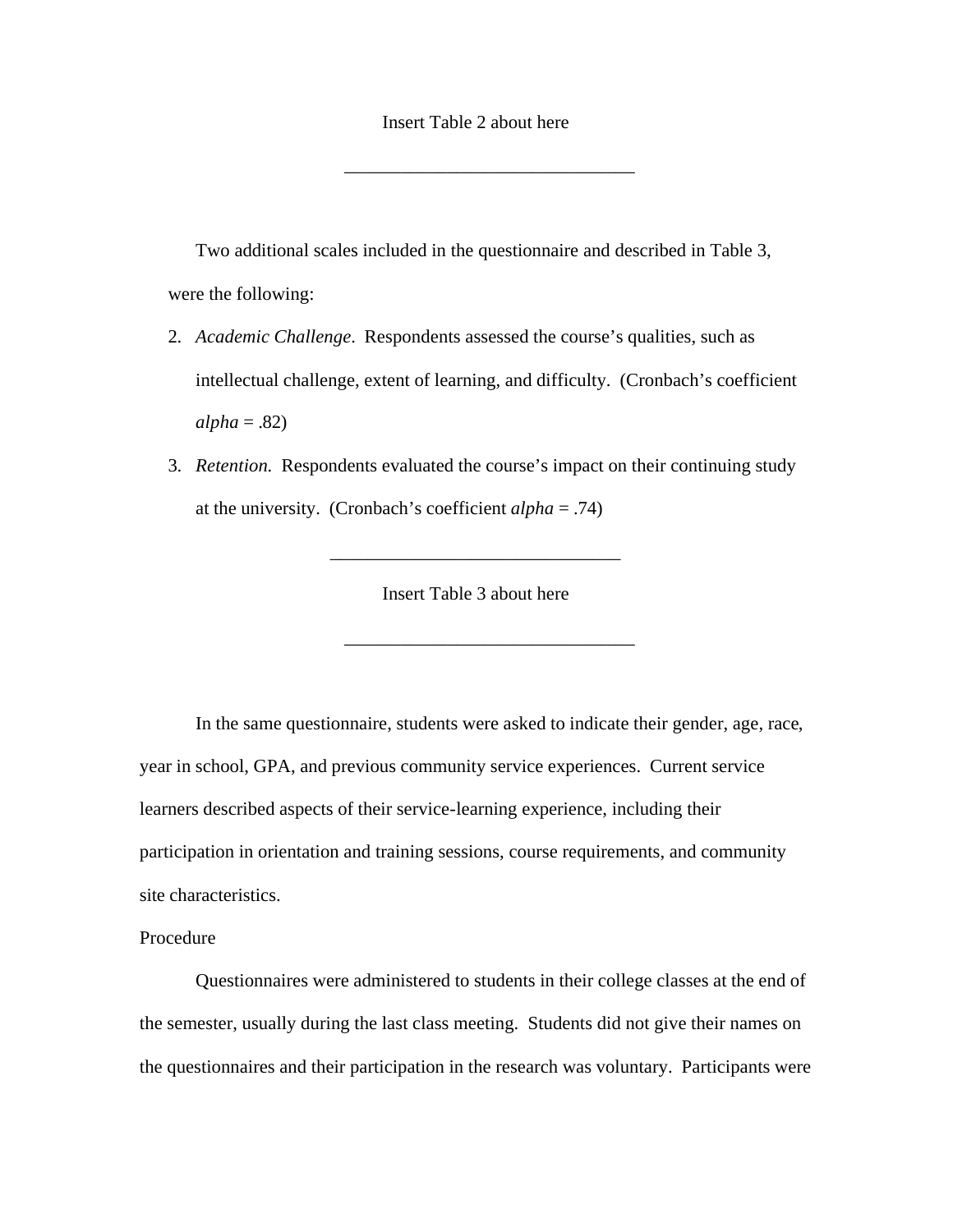invited to register for a drawing in which several gift certificates for local restaurants and retail establishments were awarded.

Students who completed service learning indicated whether or not they took advantage of various opportunities available through the university's Office of Service Learning. This office facilitates the students' success in the program through on-site orientations, training sessions, and opportunities for oral and written reflection, all of which involve discussions of issues involved when working in a diverse community. Student responses indicated that most service learners (89% of respondents) attended onsite orientation sessions. Most (82%) reported that they attended "rap" sessions (discussion sessions about their service-learning experiences). Many (59%) reported completing a reflective journal for their course. About half took part in training sessions for diversity and skill development that were organized and carried out by community members working together with university representatives.

Service-learning students were asked various questions regarding how they spent their time while carrying out service learning. The average number of hours per semester required in a class was  $M = 31.8$  ( $SD = 8.9$ ). Students reported that they actually carried out more hours than required,  $M = 32.4$  ( $SD = 10.4$ ). Students reported that they spent M = 3.67 hours (*SD* = 1.69) during a typical week completing community service activities for their course and  $M = 1.42$  hours (*SD* = 1.63) completing assigned reflection activities. More than 70% of the students indicated that over half of their service time was spent in direct contact with people who benefited from their service.

Service learning at this university is either incorporated into a 3-credit academic course or one add-on course credit can be offered for a more intensive service-learning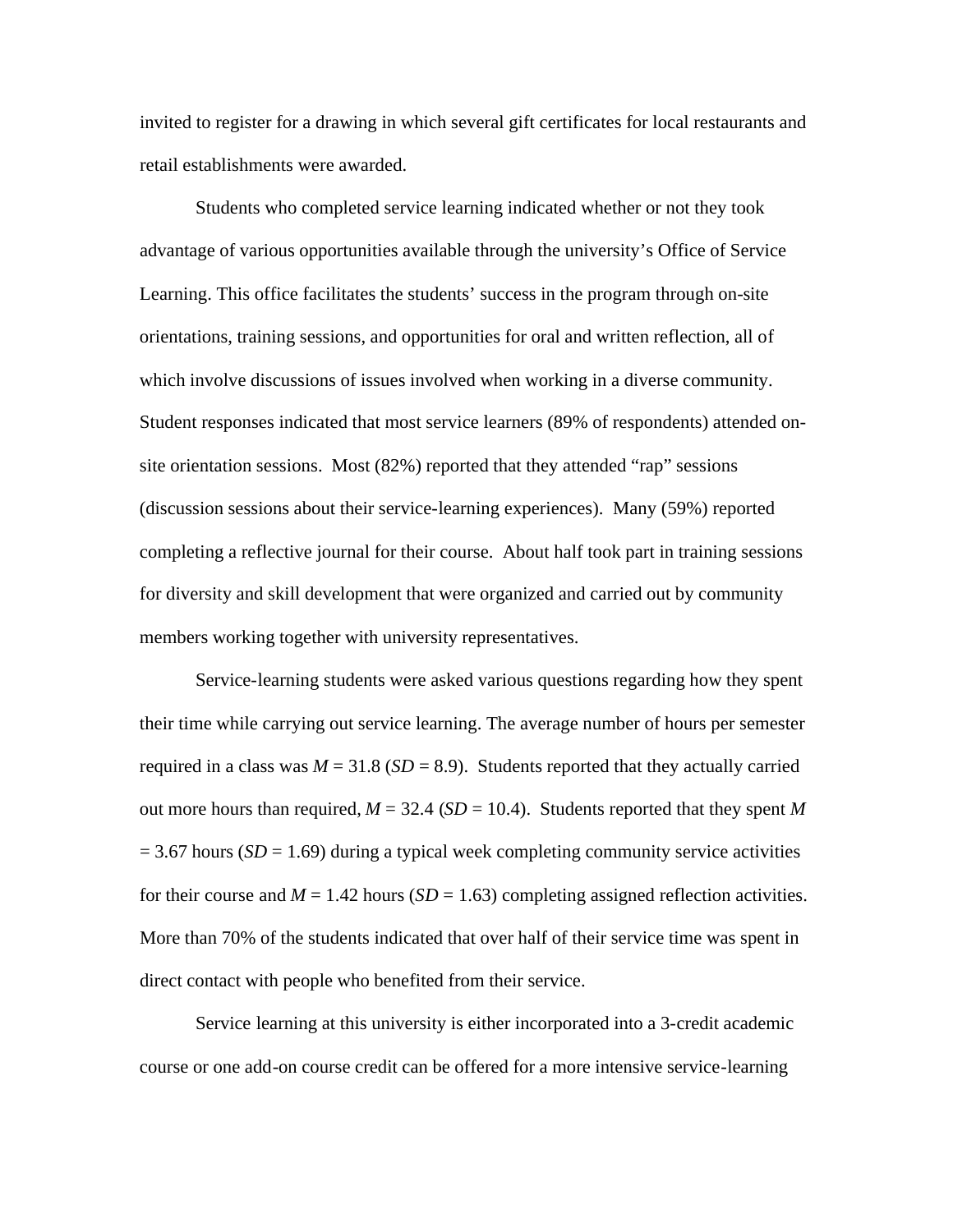experience. To earn the fourth credit, the student is required to spend at least 40 hours in a community setting during the semester, complete a reflection component (journal or a diary), discuss his/her service-learning experiences with the instructor, and complete a project or product by the end of the semester. The majority  $(68\%, N = 97)$  of the servicelearning students in this study took the optional fourth credit for service learning.

#### Results

Service Learning and Non-Service Learning Comparisons

Service-learning students evaluated their courses more positively than did nonservice learners. A multivariate analysis of variance was performed on scores for engagement, academic challenge, and retention, comparing service-learning and nonservice-learning students. Hours spent working in a job was held constant in the analysis since service-learning and non-service-learning groups differed on that measure. The analysis indicated a significant overall effect of service-learning participation, Multivariate  $F(3, 311) = 43.50, p < .001$ . Follow-up univariate analyses of variance of each score showed significant differences between the service-learning participation group and those not doing service learning, as indicated in Table 4. Specifically, servicelearning students scored significantly higher on all five of the scales than did non-servicelearning participants: For the community engagement scale,  $F(1, 307) = 120.24$ ,  $p <$ .001; for the academic engagement  $F(1, 307) = 19.73$ ,  $p < .001$ ; for interpersonal engagement, F  $(1,307) = 49.72$ , p < .001; for the academic challenge scale,  $F(1, 307) =$ 25.89,  $p < 0.01$ ; and for retention,  $F(1,307) = 23.38$ ,  $p < 0.01$ . A separate analysis of covariance showed that service-learning students spent more hours studying for the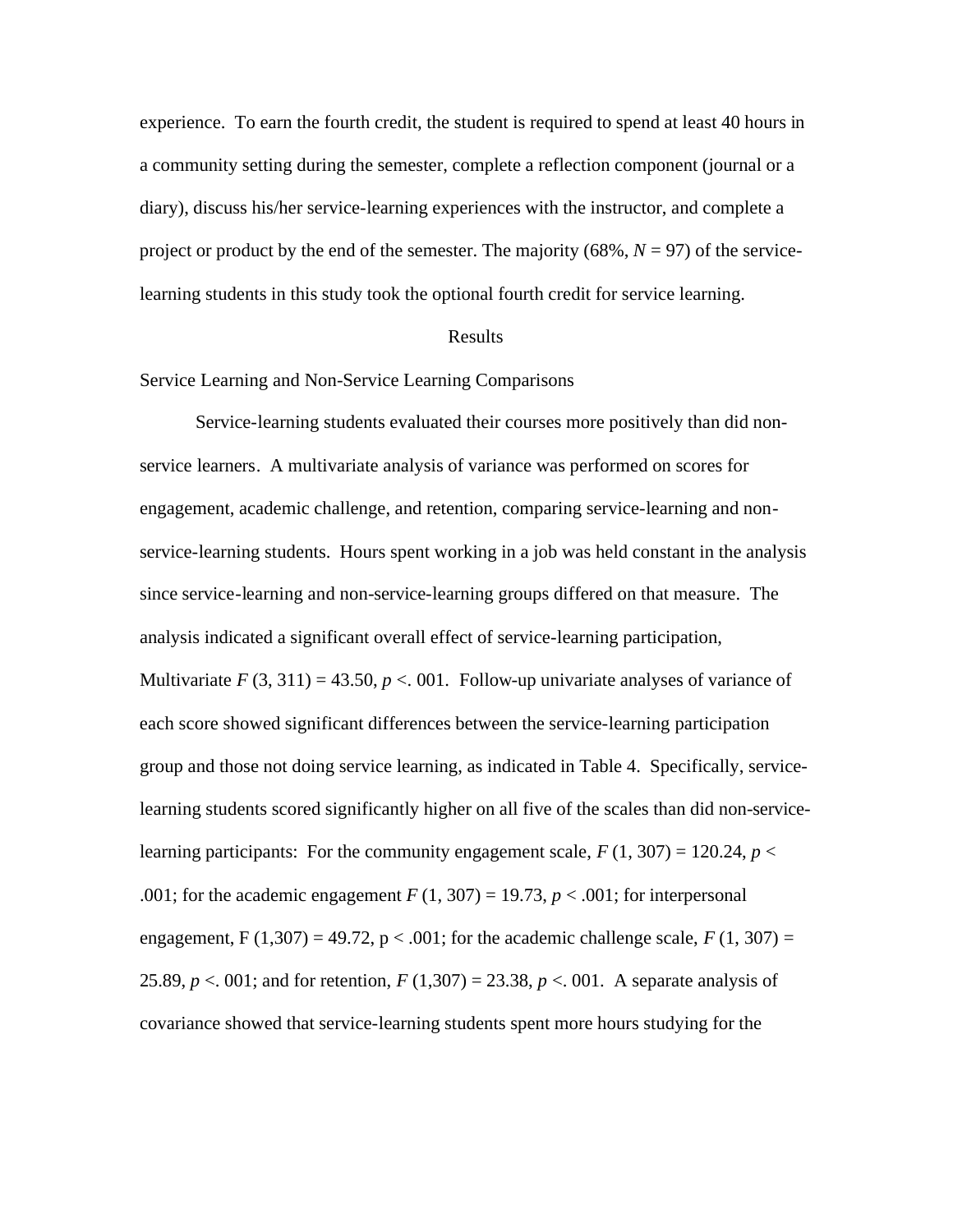course they evaluated than did the non-service-learning students,  $F(1, 307) = 4.12$ ,  $p <$ .05.

Insert Table 4 about here

\_\_\_\_\_\_\_\_\_\_\_\_\_\_\_\_\_\_\_\_\_\_\_\_\_\_\_\_\_\_\_

\_\_\_\_\_\_\_\_\_\_\_\_\_\_\_\_\_\_\_\_\_\_\_\_\_\_\_\_\_\_\_

Testing a Mediation Model

To further investigate the relationship between service learning and retention, a mediation model was used to test a hypothesis derived from Tinto's model that service learning (A) would predict student retention (C) through the mediating effects of academic and interpersonal engagement  $(B)$ , that is, A ?  $(B)$  ? C. According to Baron and Kenny (1986), four conditions must be met in order to establish a variable as a mediator: 1) the relation between the independent variable or predictor, A, (in this case, service learning) and the mediator, B (interpersonal, community, and academic engagement, and academic challenge) must be significant, 2) the relation between the mediator, B, and the dependent variable or outcome C (retention) must be significant, 3) the relation between the predictor variable, A, and the outcome variable, C, must be significant, and 4) the relation between the predictor variable, A, and the outcome variable, C, must be significantly diminished when the mediating variable, B, is entered into the regression equation. Full mediation is demonstrated if prediction of the A? C relationship is reduced to zero when B variables are included as additional predictors of C.

Conditions 1 and 3 have already been demonstrated above, in analyses of covariance showing that service learning, A, predicted each of the mediating variables, B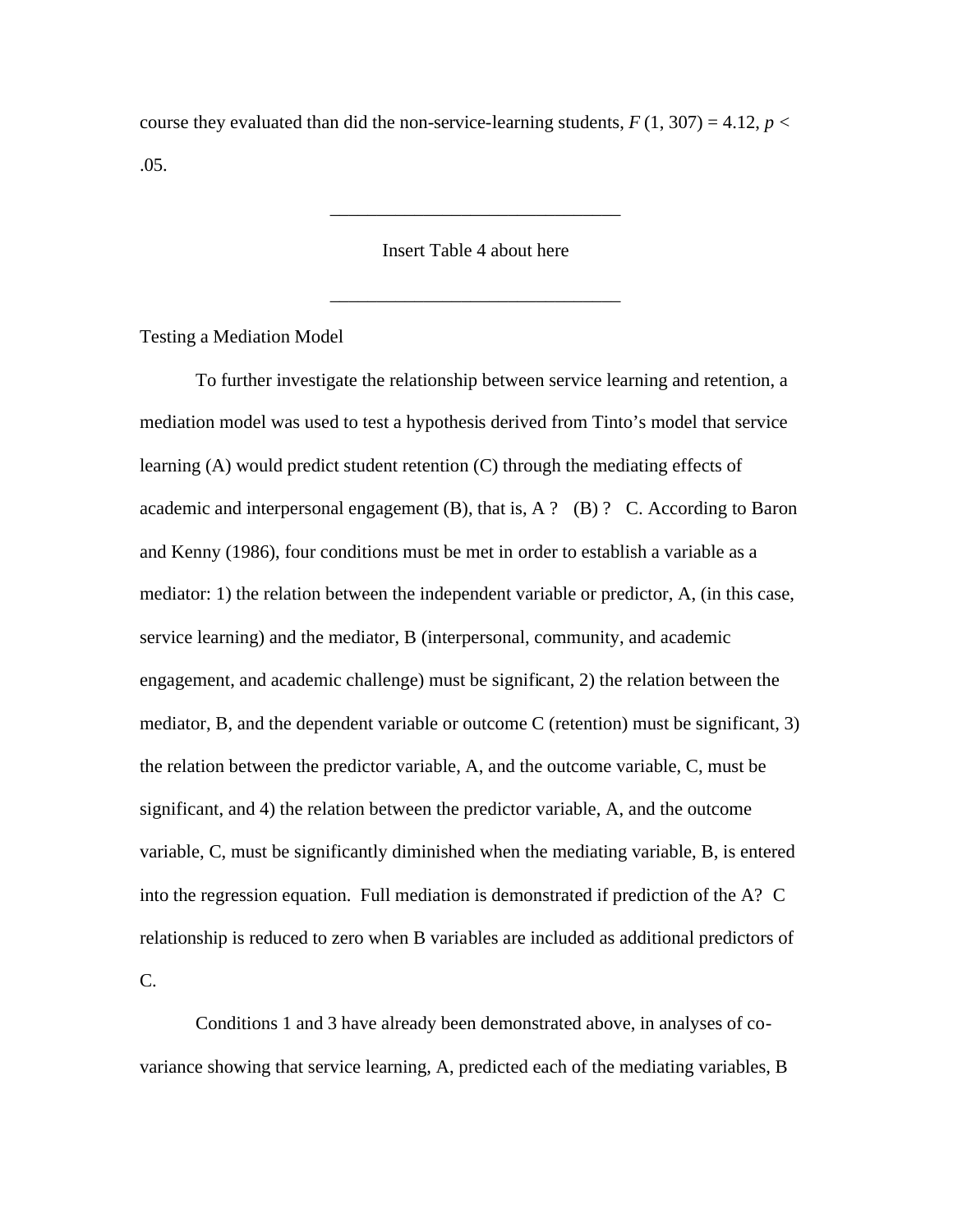(interpersonal, community, and academic engagement, and academic rigor) and also predicted the outcome variable, C (retention).

Tests of conditions 2 and 4 were made using a 2-step hierarchal regression analysis predicting retention, C. The predictor variable, A (service-learning participation) was entered into the regression in Step 1. The potential mediating variables, B (interpersonal, community, and academic engagement, and academic challenge) were added to the regression equation in Step 2. Condition 2 was partially satisfied by the results of this analysis, in that two of the mediating variables, B (academic engagement and academic challenge) significantly predicted the outcome variable, C (retention). Condition 4 was satisfied in this regression because the relation between the predictor, A, and the outcome variable, C, decreased substantially from Step 1 to Step 2. The standardized regression coefficient (ß) for service learning as a predictor of retention in Step 1 was significant ( $\beta = -0.272$ , p< .001); the regression coefficient for service learning as a predictor was reduced to a non-significant level in Step 2 ( $\beta$  = .086), as shown in Table 5.

#### Insert Table 5 about here

\_\_\_\_\_\_\_\_\_\_\_\_\_\_\_\_\_\_\_\_\_\_\_\_\_\_\_\_\_\_\_

\_\_\_\_\_\_\_\_\_\_\_\_\_\_\_\_\_\_\_\_\_\_\_\_\_\_\_\_\_\_\_

In summary, results indicated that service-learning courses are viewed as promoting interpersonal, community, and academic engagement, and academic challenge  $(A\rightarrow B)$ , as well as retention  $(A\rightarrow C)$ . Academic engagement and academic challenge predicted retention ( $B\rightarrow C$ ). The relationship between service learning and retention  $(A\rightarrow C)$  was reduced in Step 2, as it should be when mediation occurs. It is concluded,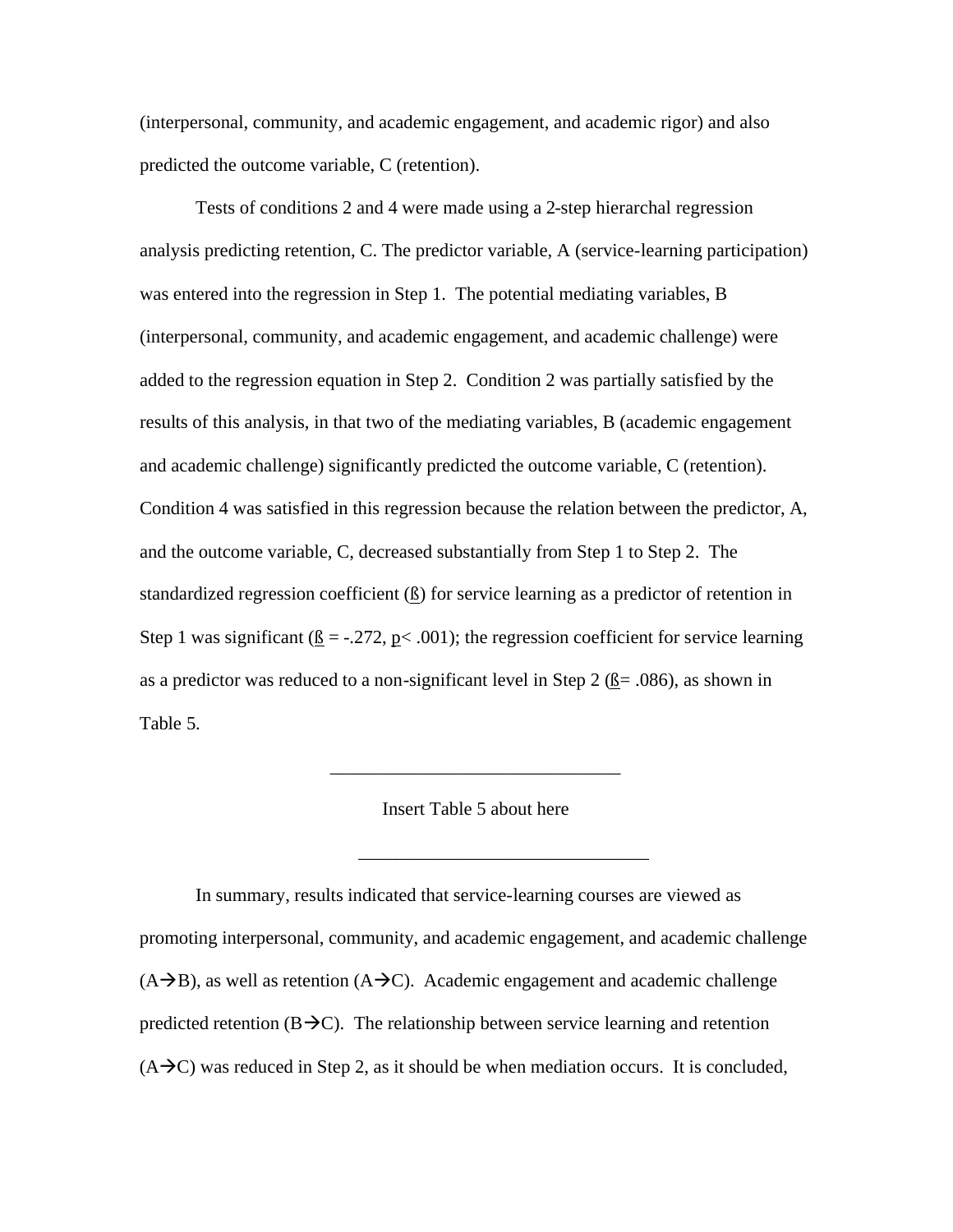then, that academic engagement and academic challenge were aspects of service-learning courses that most influenced students' plans to continue study at the university.

#### **Discussion**

In this study, we contribute new information about the relationship between service learning and retention. This is one of the first studies to use a mediation model to demonstrate that participation in service-learning courses affects students' plans for continued study and that the academic aspects of the service-learning course are most important in accounting for this effect. Inclusion of students from a number of different courses, involving a variety of community placements, allowed a test of the mediation model and also, assured the generalizability of findings beyond that possible if only a few courses or community sites had been considered.

The positive influence that service learning had on student retention is consistent with Muthiah, et al (2001), who found that students who participated in service learning felt that their class had an influence on their persistence to continue at college. The debate about whether or not service learning should be included as part of the college curriculum has primarily focused on how it affects a student's personal and attitudinal development (Eyler & Giles, 1999; Moely, McFarland, et al. in press), and not how it might influence continuation at the institution. Student retention is an issue of great concern to colleges and universities (Braxton, et al, 1997; Tinto, 1993); findings about influences on retention will help determine policies and programmatic emphases in the future.

Although service-learning students were more positive in general about their courses than were a comparable group of students who did not participate in service learning, it was the academic aspects of the service-learning courses that were most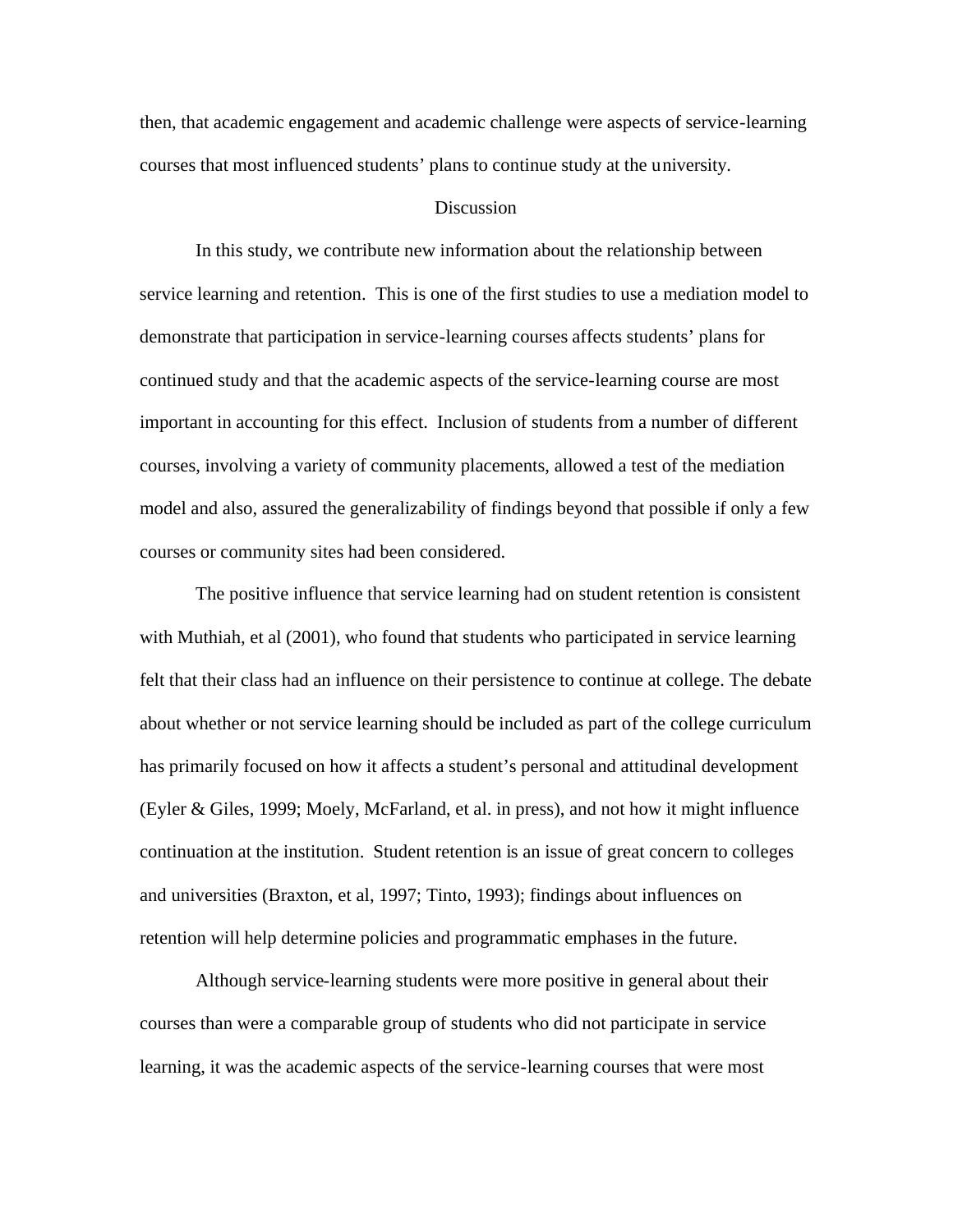important in predicting the influence of service learning on retention. Involvement in academic course content and the challenge posed by the course were the aspects of service learning that predicted retention. Those in service learning had opportunities to apply concepts that they learned in their courses to their service, reflect on the concepts they were learning and develop a deeper understanding of course material. Although service-learning and non-service-learning students did not differ in total study time they reported for all of their courses, service-learning students reported significantly more study time for the service-learning class compared to non-service-learning students, and viewed their courses as more academically challenging. A well-planned service-learning course, in which the service activity is coordinated with course concepts, will challenge students and develop their interest and motivation in the content of the course.

Students who evaluated their service-learning courses indicated that the course enhanced their interpersonal and community engagement, findings again consistent with previous studies (Eyler & Giles 1999; Muthiah et al, 2001). Students participating in service learning may have shown such increases because of special opportunities offered through service learning. Reflection sessions, participation in orientations and training, and travel together to service sites all provided opportunities for peer interaction. The service experience provided students with opportunities to leave the campus for the "real world," where they worked with people quite different from themselves in race, social class, and other characteristics. They were required to show initiative, understanding, and flexibility in interacting with new situations and individuals with different backgrounds from themselves, providing opportunities for them to become engaged with the community.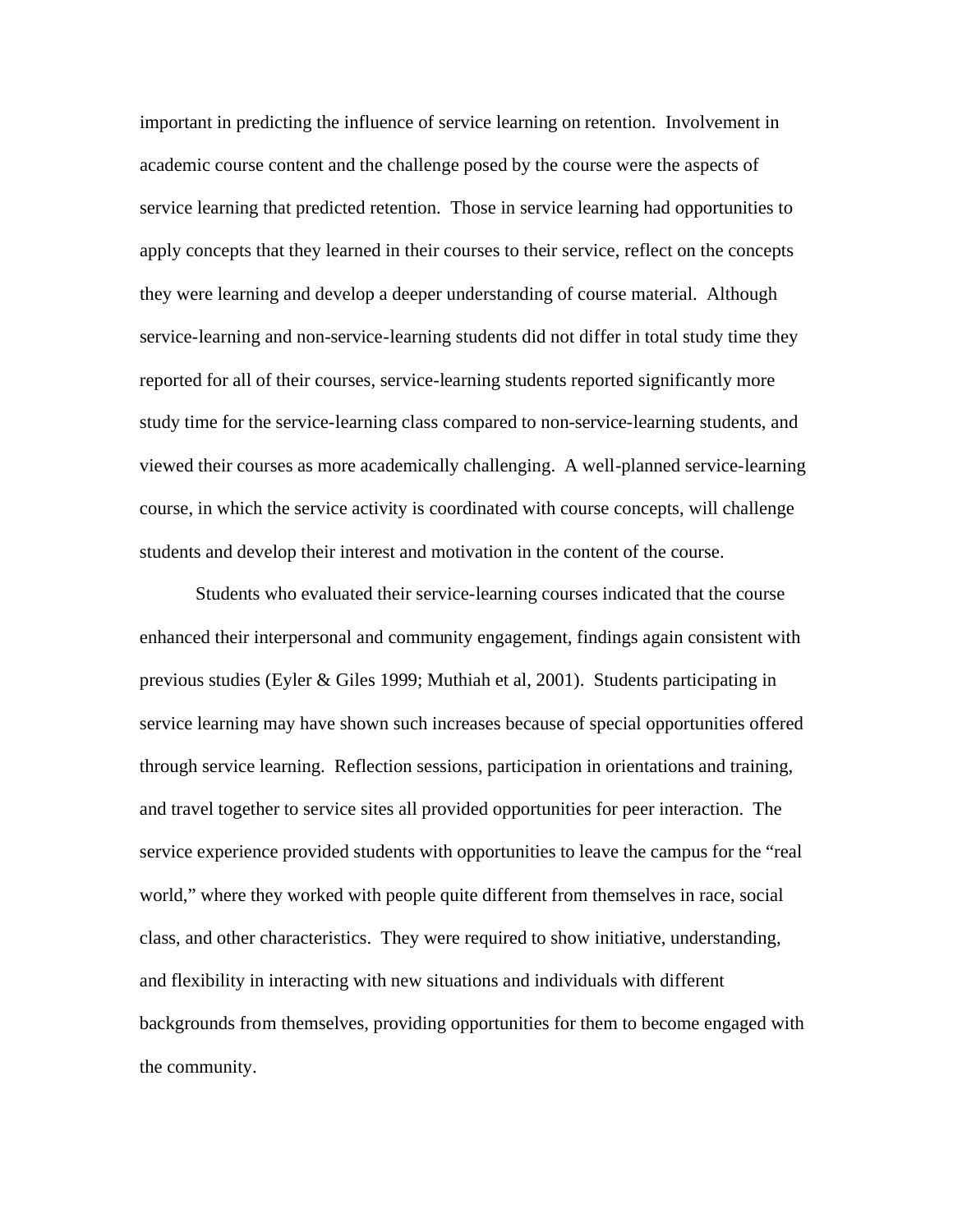Although the results of the study are encouraging, limitations should be acknowledged. First, the study was solely based on an end-of-semester assessment. There was no pre-test measuring the students at the beginning of service learning to see if there were initial group differences. Eyler, Giles, and Braxton (1997) found that students who chose to participate in service learning were different from those who did not take part, showing more positive citizenship values and views of social justice, as well as higher self-assessments regarding skills and personal efficacy. Similarly, the servicelearning students may have been more enthusiastic about their studies and experiences even before they chose to take part in service learning.

As in most studies of service learning, students were not randomly assigned to participate in service learning. Some argue that students should be randomly assigned to conditions so that some are required to participate in service, in order to evaluate service learning outcomes appropriately (Keith, 1994). However, it has been shown that requiring students to engage in community service to do so may produce negative outcomes. Stukas, Snyder & Clary (1999) found that "mandatory volunteerism" actually can reduce interest in service activities by altering individuals' perceptions of why they help. If students perceive that they engage in service only when they are required to do so, any positive effects of service learning might well be compromised. Thus, it seems that random assignment with required participation in service learning may actually be counterintuitive to the goals of service learning and an inappropriate procedure for evaluative research.

A better alternative to random assignment is to use statistical tests to control for differences between service-learning and non-service-learning groups. Deliberate efforts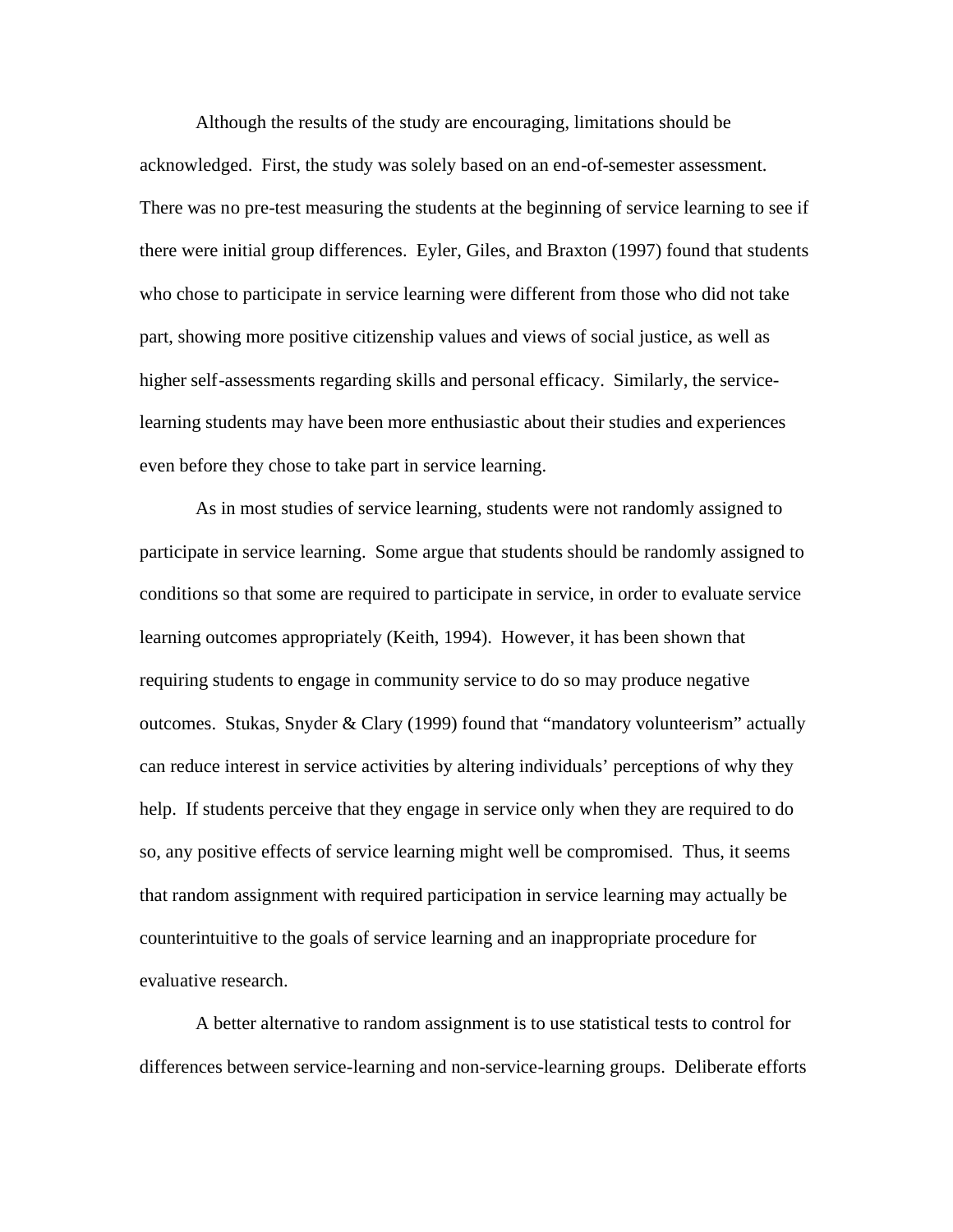were made in the present study to select classes in which both service-learning and nonservice-learning students were involved and to find comparable control classes. Consequently, individuals participating in service learning and not participating in service learning did not differ in characteristics such as age, race, sex, year in school, GPA and total time spent studying. The one difference identified, number of hours worked per week, was controlled statistically in analyses of service-learning effects.

Overall, the findings of this study support the value of service learning for enhancement of college students' interpersonal, community, and academic engagement, as well as the students' perceptions of their courses as more challenging, and most importantly, the likelihood that they would continue their studies to graduation. Additional work should aim to identify the core characteristics that make service learning worthwhile, so that the benefits can be maximized. Comparisons of programs at different campuses, serving varied college populations, are needed in order to replicate and elaborate on the findings of the present study.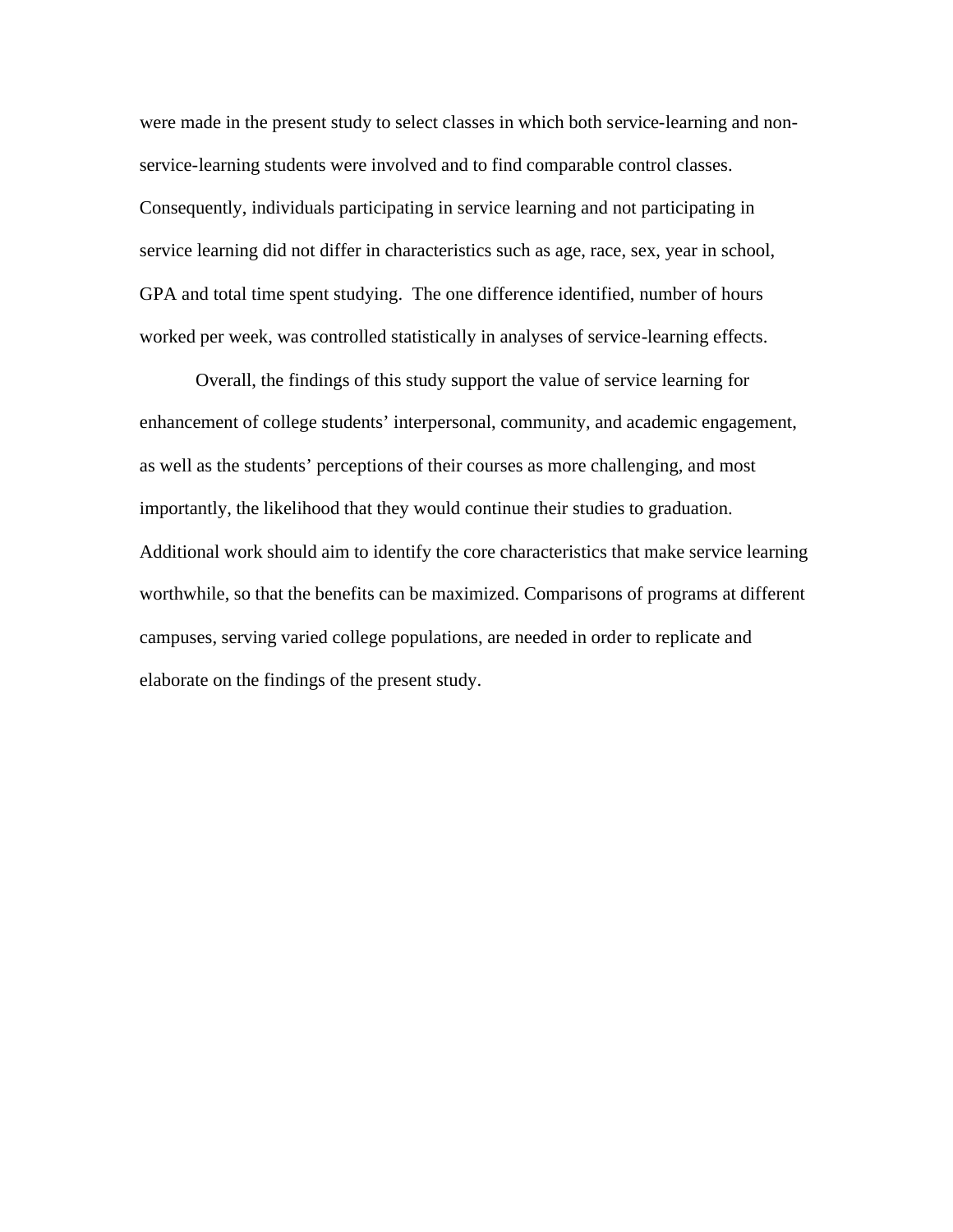#### References

- Astin, A.W. & Sax, L.J. (1998). How undergraduates are affected by service participation. *Journal of College Student Development*, *39*, 251-262.
- Balazadeh, N. (1996). *Service learning and the sociological imagination: Approach and assessment*. Pa
- Baron, R.M., & Kenny, D.A. (1986). The moderator-mediator variable distinction in social psychological research: Conceptual, strategic, and statistical considerations. *Journal of Personality and Social Psychology, 51*, 1173-1182.

Braxton, J.M., Sullivan, A.V.S., & Johnson, R. (1997). Appraising Tinto's theory of

- college student departure. In *Higher Education Handbook of Theory and Research*, Vol. 12. New Yo Campus Compact. *Annual Service Statistics - 2001*. Retrieved September, 2002, from http://www.compact.org/newscc/stats2001/survey1.html
- Eby, J. (1998). *Why service learning is bad*. Retrieved March 2002, from http://www.messiah.edu/agape/le
- Eyler, J., & Giles, D.E., Jr. (1994). The impact of a college community service laboratory on students' personal, social, and cognitive outcomes. *Journal of Adolescence*, *17*, 327-339.
- Eyler, J., Giles, D.E., Jr., and Braxton, J. (1997). The impact of service learning on college students. *Michigan Journal of Community Service Learning, 4*, 5-15.
- Eyler, J., & Giles, D.E., Jr. (1999). *Where's the learning in service-learning?*  San Francisco: Jossey-Bass.
- Harris, A., McCarthy, A., & Tucker, M. (2000). Development and construct validity of scores on the Community Service Attitudes Scale. *Educational and Psychological Measurement, 60*, 286-300.

Keith, N.Z. (1994). School-based community service: Answers and some questions. *Journal of Adolesce*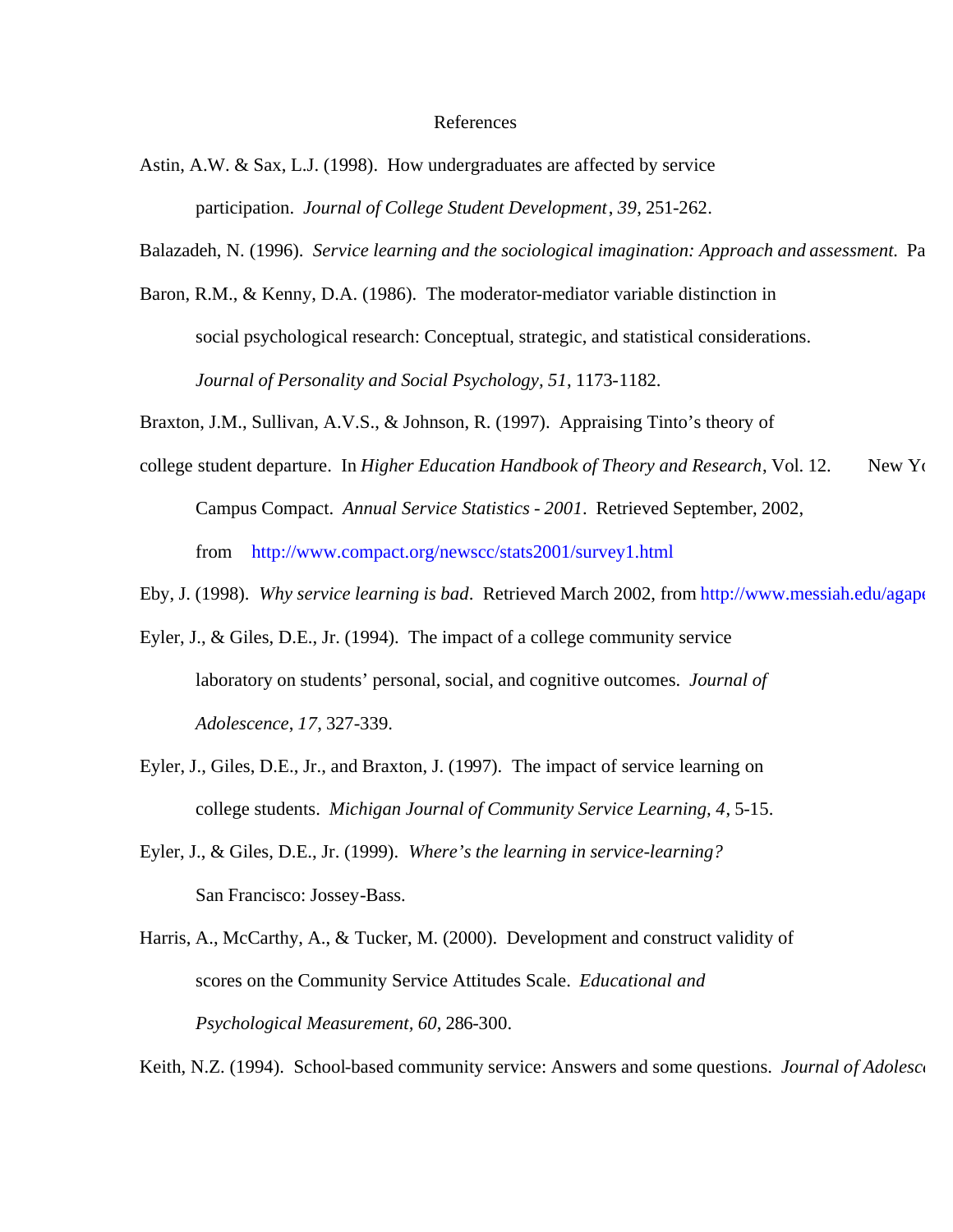- Kendrick, J.R. (1996). Outcomes of service learning in an Introduction to Sociology course. *Michigan Journal of Community Service Learning, 2*, 72-81.
- Markus, G.B., Howard, J.P.F., & King, D.C. (1993). Integrating community service and classroom instruction enhances learning: Results from an experiment. *Educational Evaluation and Policy Analysis, 15*, 410-419.

McKenna, M.W. & Rizzo, E. (1999). Student perceptions of the "learning" in service-learning courses.

- Miller, J. (1994). Linking traditional and service learning courses: Outcomes evaluation using two pedagogically distinct models. *Michigan Journal of Community Service Learning*, *1*, 29-36.
- Moely, B. E., Mercer, S. H., Ilustre, V., Miron, D., and McFarland, M. (2002). Psychometric properties and correlates of the Civic Attitudes and Skills Questionnaire (CASQ): A measure of students' attitudes related to service learning. *Michigan Journal of Community Service Learning*, *8*, 15-26.
- Moely, B. E., McFarland, M., Miron, D., Mercer, S. H., & Ilustre, V. (2002). Changes in college students' attitudes and intentions for civic involvement as a function of service-learning experiences. *Michigan Journal of Community Service Learning*, in press.
- Muthiah, R.N., Hatcher, J., & Bringle, R.G. (2001). *The role of service learning on retention of students: A multi-campus study of service learning. Paper presented* at the annual meeting of the International Conference on Advances in Servicelearning Research, Berkeley, CA, October, 2001.
- Stukas, A.A., Snyder, M., & Clary, E.G. (1999). The effects of "mandatory volunteerism" on interventions to volunteer. *Psychological Science*, *10*, 59-64.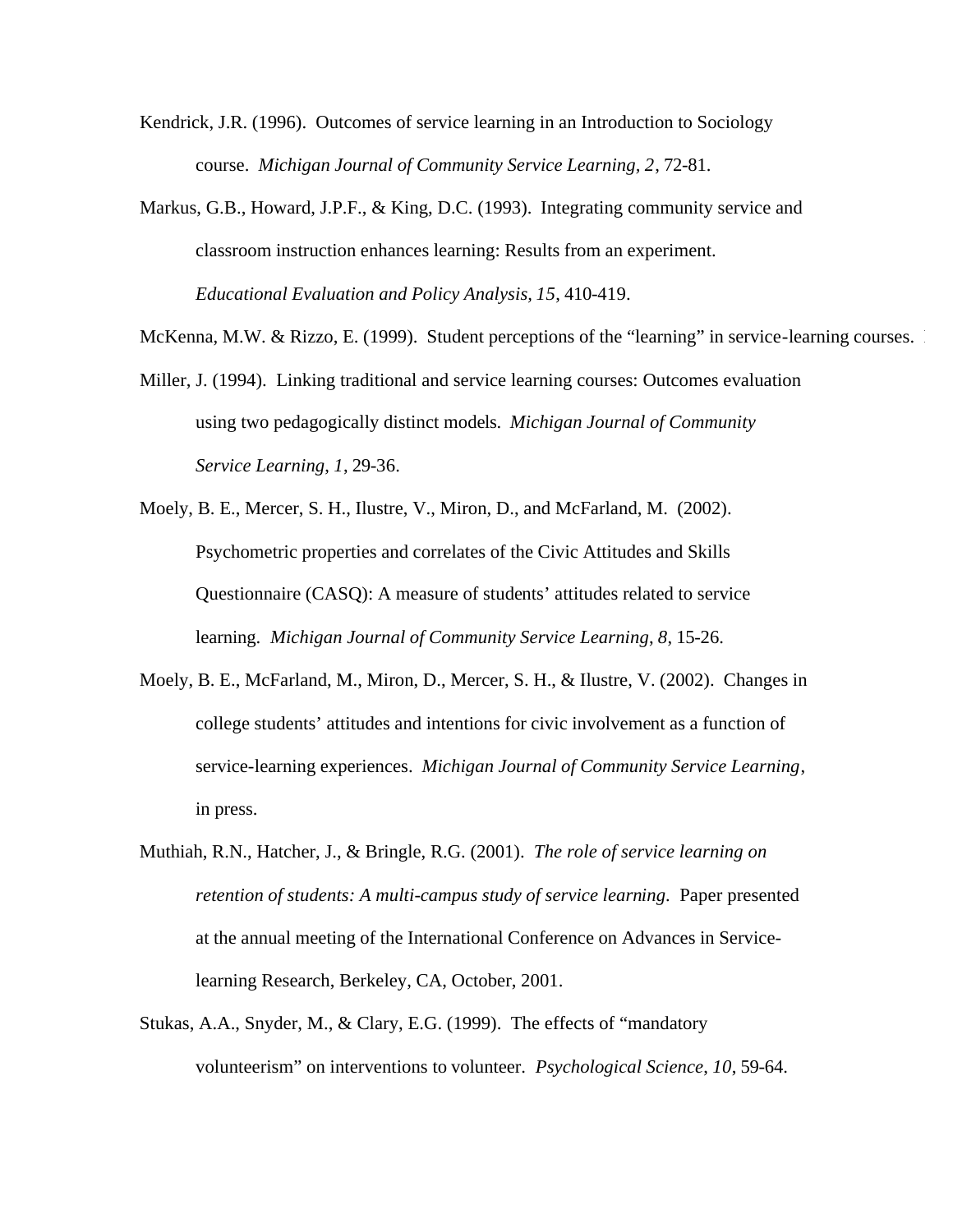Sugar, J., & Livosky, M. (1988). Enriching child psychology courses with a preschool journal option. *Teaching of Psychology*, *15*, 93-95.

Tinto, V. (1993). *Leaving College: Rethinking the causes and cures of student attrition* (2<sup>nd</sup> edition). Ch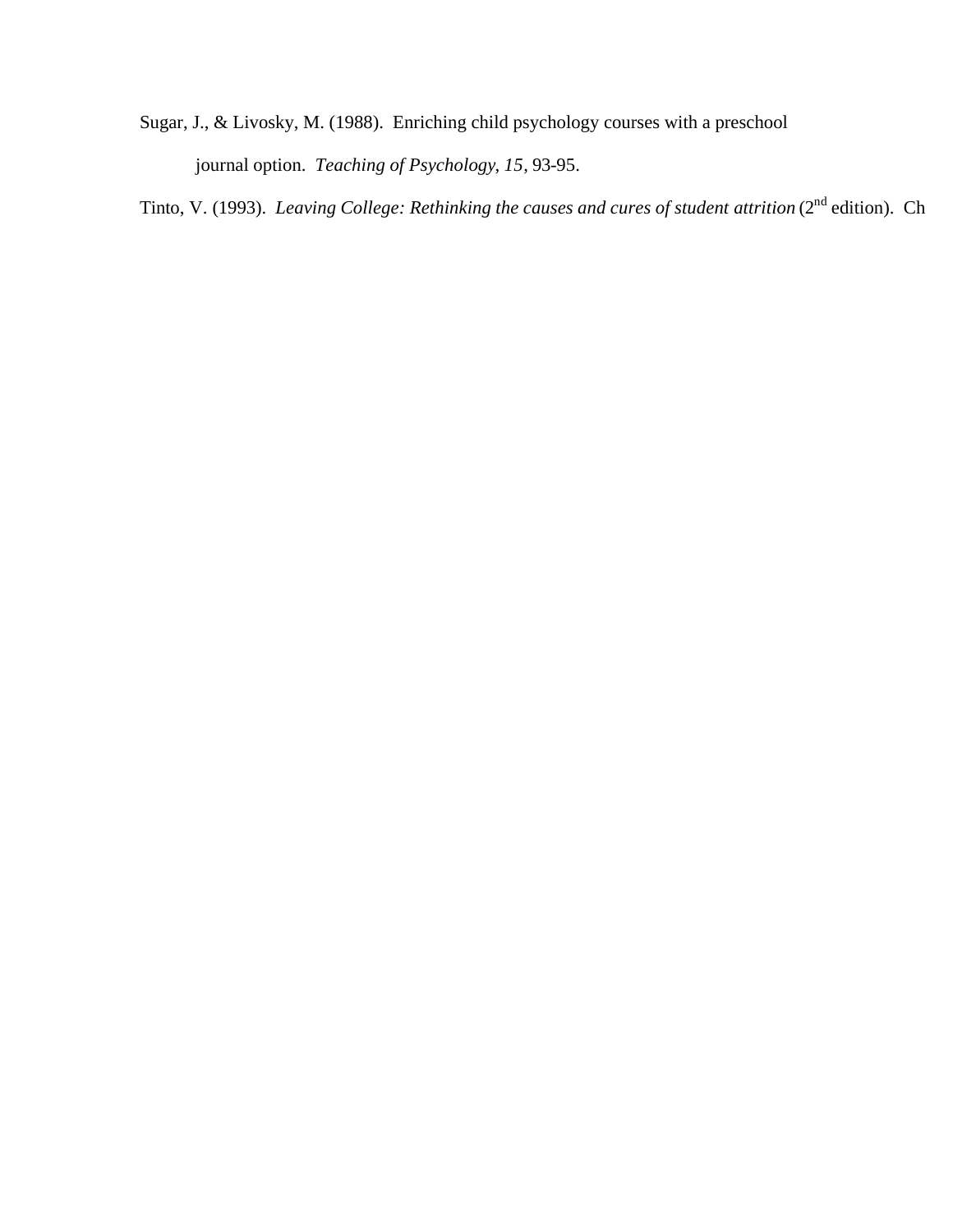### Acknowledgments

This work and Tulane's Office of Service Learning were supported during the period of this research by funding from the Tulane-Xavier Campus Affiliates Program, under a grant from the U. S. Department of Housing and Urban Development. The work was also facilitated by a grant from the U. S. Department of Education's Fund for the Improvement of Post-Secondary Education (FIPSE), awarded to Eastern Michigan University and sub-grantee Tulane University. The authors would like to thank students and faculty of Tulane University, staff members at Tulane's Office of Service Learning, and members of the New Orleans community, whose efforts made this work possible.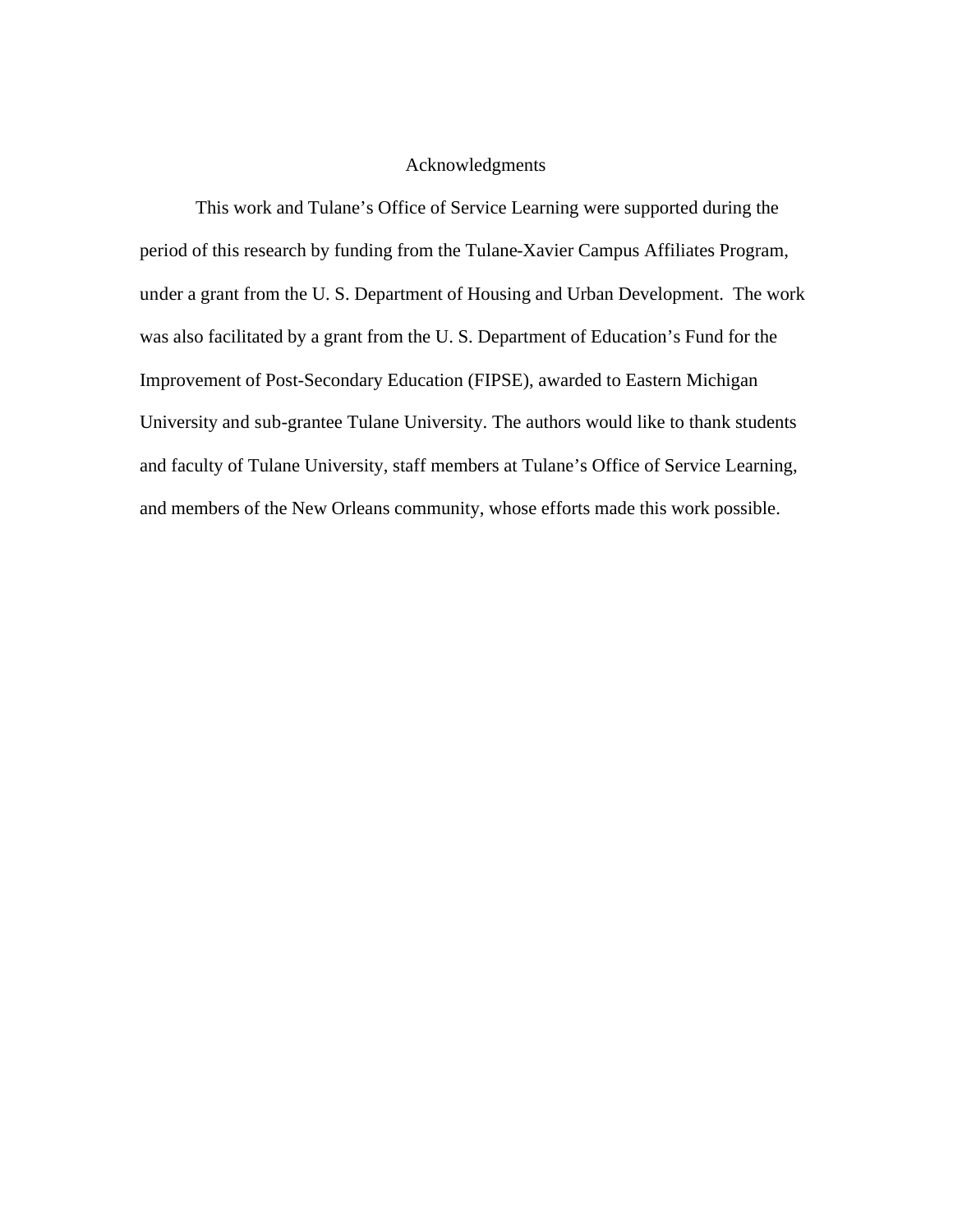## Table 1

## *Characteristics of Research Participants*

|                       | <b>ALL</b>   | <b>Service Learning</b> | Non-     |
|-----------------------|--------------|-------------------------|----------|
| Service               |              |                         |          |
|                       |              |                         | Learning |
| Number of Respondents | 313          | 142 (44%)               | 171      |
| (56%)                 |              |                         |          |
| % Female              | 70%          | 72%                     | 67%      |
| Ethnicity             |              |                         |          |
| African American      | 8%           | 8%                      | 7%       |
| <b>Asian American</b> | 4%           | 4%                      | 4%       |
| Hispanic              | 4%           | 5%                      | 4%       |
| White                 | 79%          | 78%                     | 81%      |
| Other or No Response  | 5%           | 5%                      | 4%       |
| Age: Mean Years, (SD) | 20.01 (1.84) | 20.01 (1.67)            | 20.10    |
| (1.94)                |              |                         |          |
| Year in College       |              |                         |          |
| First                 | 23%          | 24%                     |          |
| 24%                   |              |                         |          |
| Second                | 28%          | 23%                     |          |
| 30%                   |              |                         |          |
| Third                 | 21%          | 23%                     | 19%      |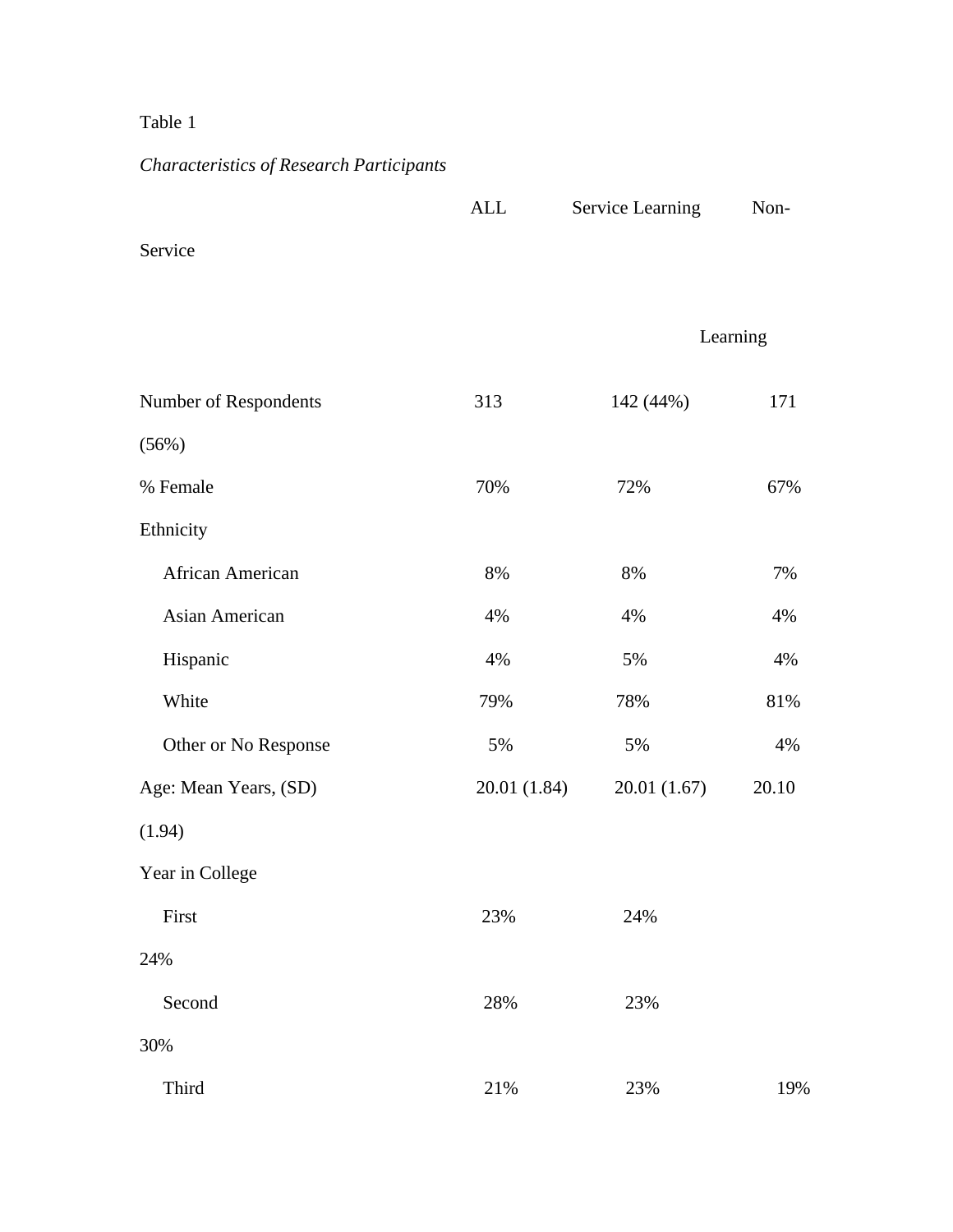| Fourth                | 28%       | 30%       |      |
|-----------------------|-----------|-----------|------|
| 27%                   |           |           |      |
| Mean Grade Point (SD) | 3.33(.48) | 3.36(.48) | 3.29 |
| (.48)                 |           |           |      |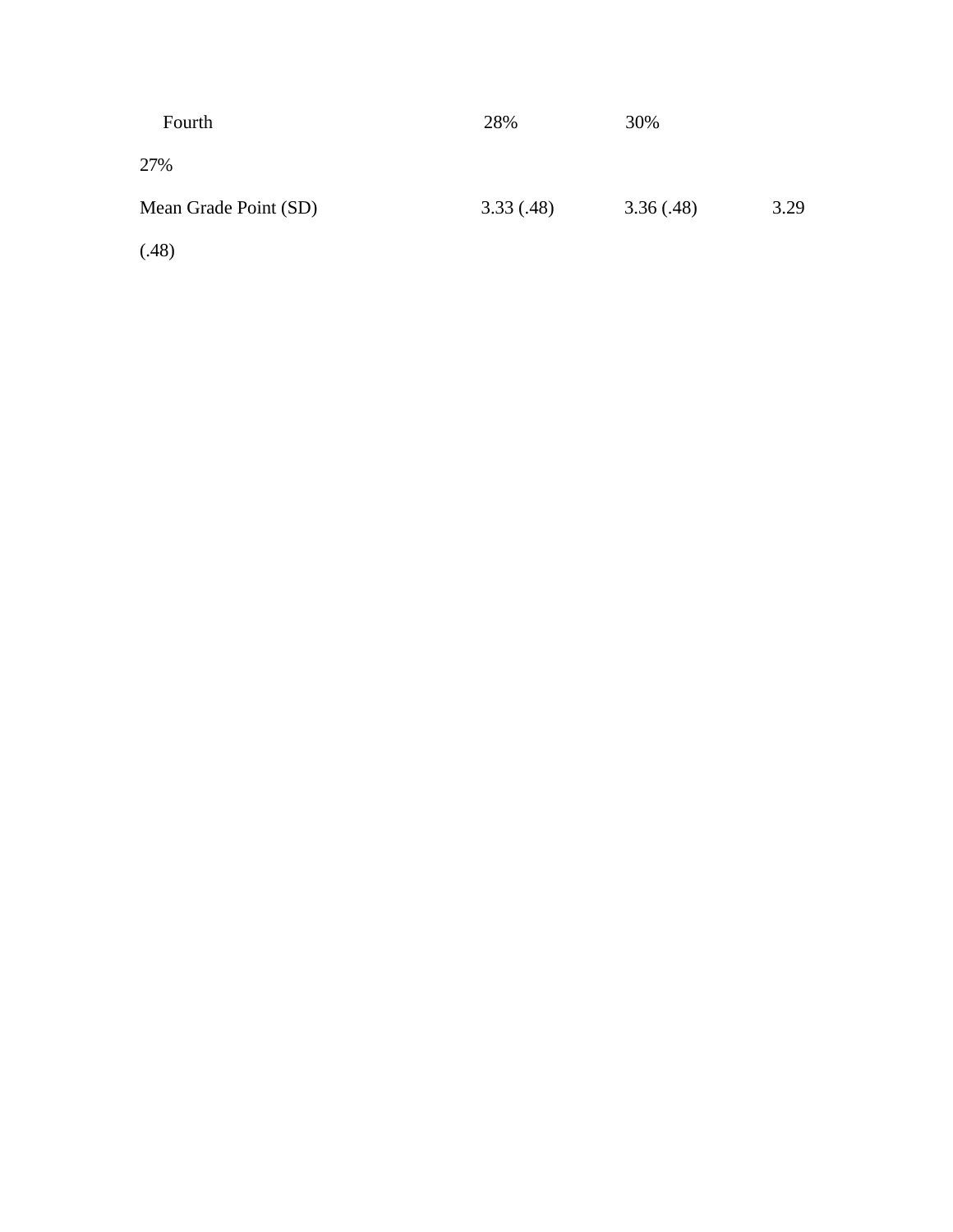Table 1 (continued)

|                                           | <b>ALL</b> | <b>Service Learning</b> | Non- |
|-------------------------------------------|------------|-------------------------|------|
| Service<br>Major                          |            |                         |      |
| Learning                                  |            |                         |      |
| <b>Biological Sciences</b>                | 13%        | 17%                     |      |
| 10%                                       |            |                         |      |
| Humanities and Arts                       | 19%        | 15%                     |      |
| 21%                                       |            |                         |      |
| <b>Social Sciences</b>                    | 11%        | 5%                      |      |
| 18%                                       |            |                         |      |
| <b>Business</b>                           | 8%         | 7%                      |      |
| 7%                                        |            |                         |      |
| Psychology                                | 19%        | 23%                     |      |
| 16%                                       |            |                         |      |
| Other or Undecided                        | 30%        | 33%                     |      |
| 28%                                       |            |                         |      |
| Hours Working per wk (SD)                 | 7.08(10.6) | 5.83(10.4)              |      |
| 8.2(10.7)                                 |            |                         |      |
| Hours of Community Service per wk         | 1.38(3.8)  | 1.10(2.8)               |      |
| 1.68(4.8)                                 |            |                         |      |
| Total Hours Studying per wk (all Classes) | 15.2(9.0)  | 15.6(8.2)               |      |
| 14.9(9.6)                                 |            |                         |      |
| <b>Planned Highest Degree</b>             |            |                         |      |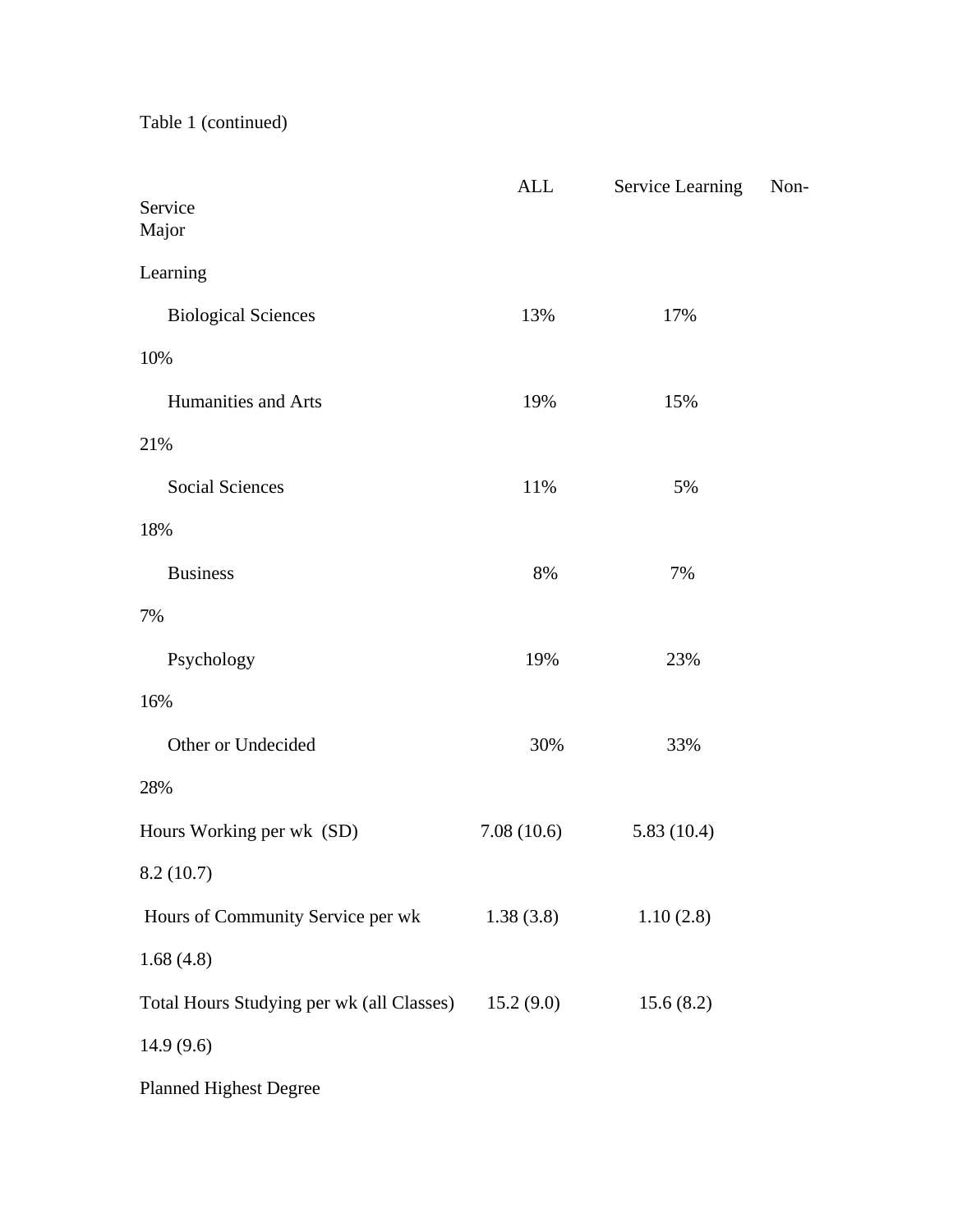| Bachelor's                        | 14% | 11% |
|-----------------------------------|-----|-----|
| 16%                               |     |     |
| Master's                          | 39% | 32% |
| 45%                               |     |     |
| Ph.D.                             | 16% | 20% |
| 13%                               |     |     |
| Professional                      | 31% | 37% |
| 26%                               |     |     |
| Service Learning Done in K-12     | 36% | 38% |
| 35%                               |     |     |
| Previous Service Learning College | 17% | 18% |
| 15%                               |     |     |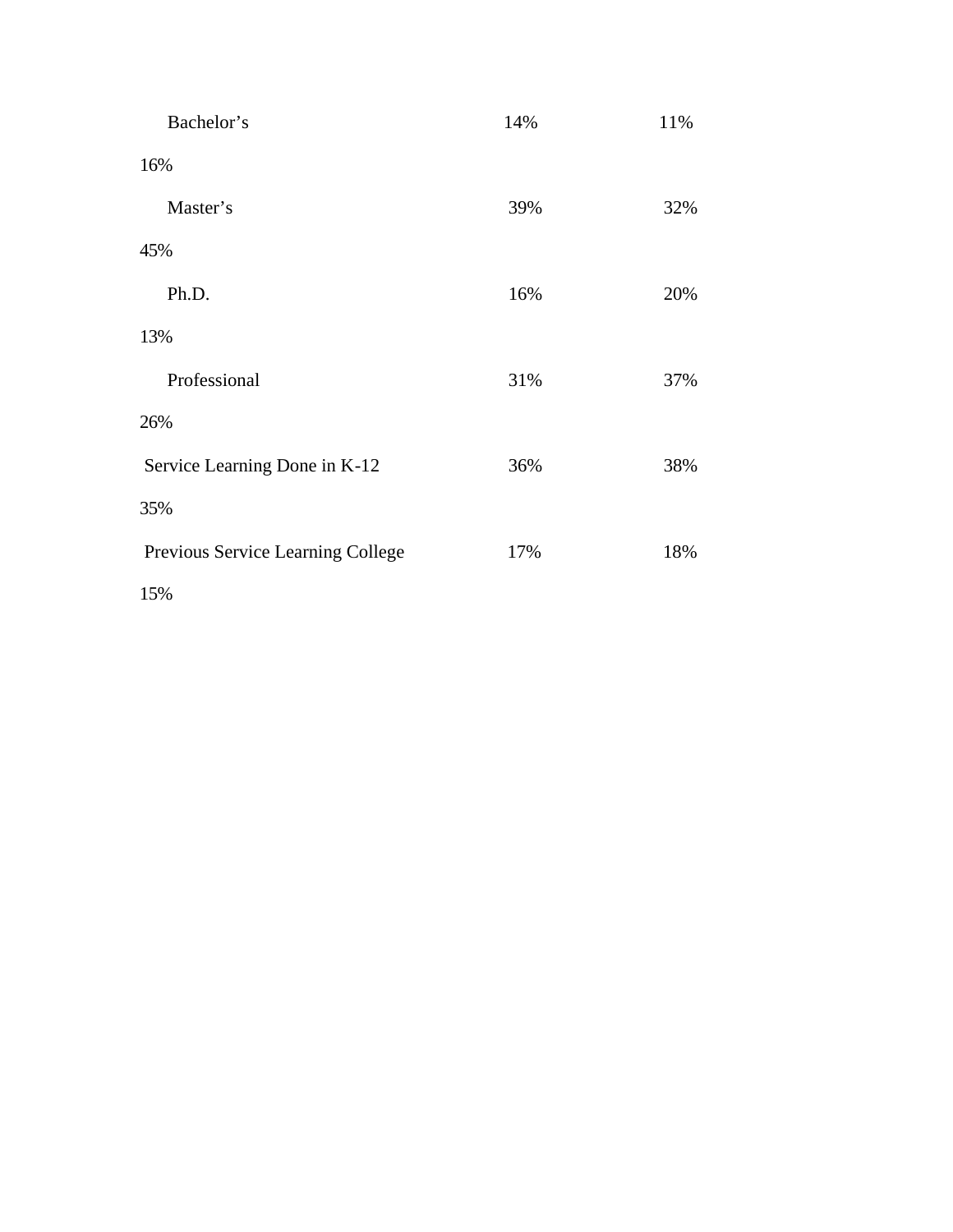Table 2

*Items and Factor Loadings for Three Aspects of Engagement*

FACTOR 1- COMMUNITY ENGAGEMENT (*alpha* =.89, *N* = 333)

Factor 1

Through this course:

Loadings\*

I increased my awareness of problems facing the (city name) community.\*\*

.81

I became more aware of the community of which I am part.

.81

I learned about the community.

.74

My interest in knowing and working with people from diverse backgrounds was

increased. .70

I have come to feel more connected to the (city name) community.

.67

I gained a new perspective on the lives of people from different backgrounds.

.67

I learned to appreciate different cultures.

.63

I learned about the complex problems faced by the people with whom I work.

.62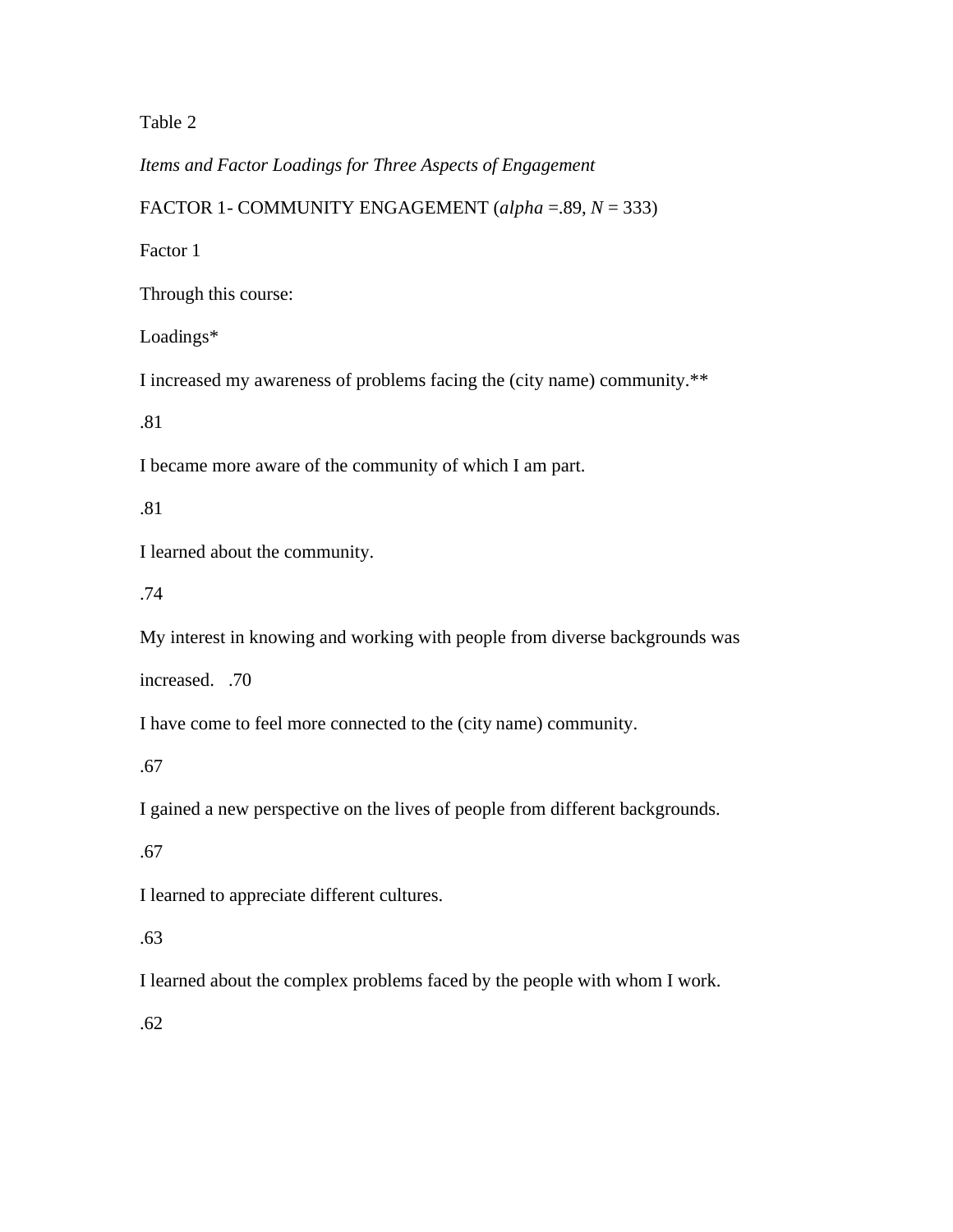I learned to see social problems in a new way.

.58

I became more interested in a career in community work.

.53

FACTOR 2 - ACADEMIC ENGAGEMENT (*alpha* =.88, N = 333)

Factor 2

Through this course:

Loadings

I would highly recommend that other students take this course.\*\*

.76

I look forward to attending class.

.72

I was satisfied with the quality of learning experiences in this class.

### .71

I became more interested in the field represented by this course.

.70

I feel more positive about the quality of instruction at (university name).

.69

I gained a deeper understanding of things I learned about in this course.

.61

Table 2 (continued)

FACTOR 2 - ACADEMIC ENGAGEMENT (continued)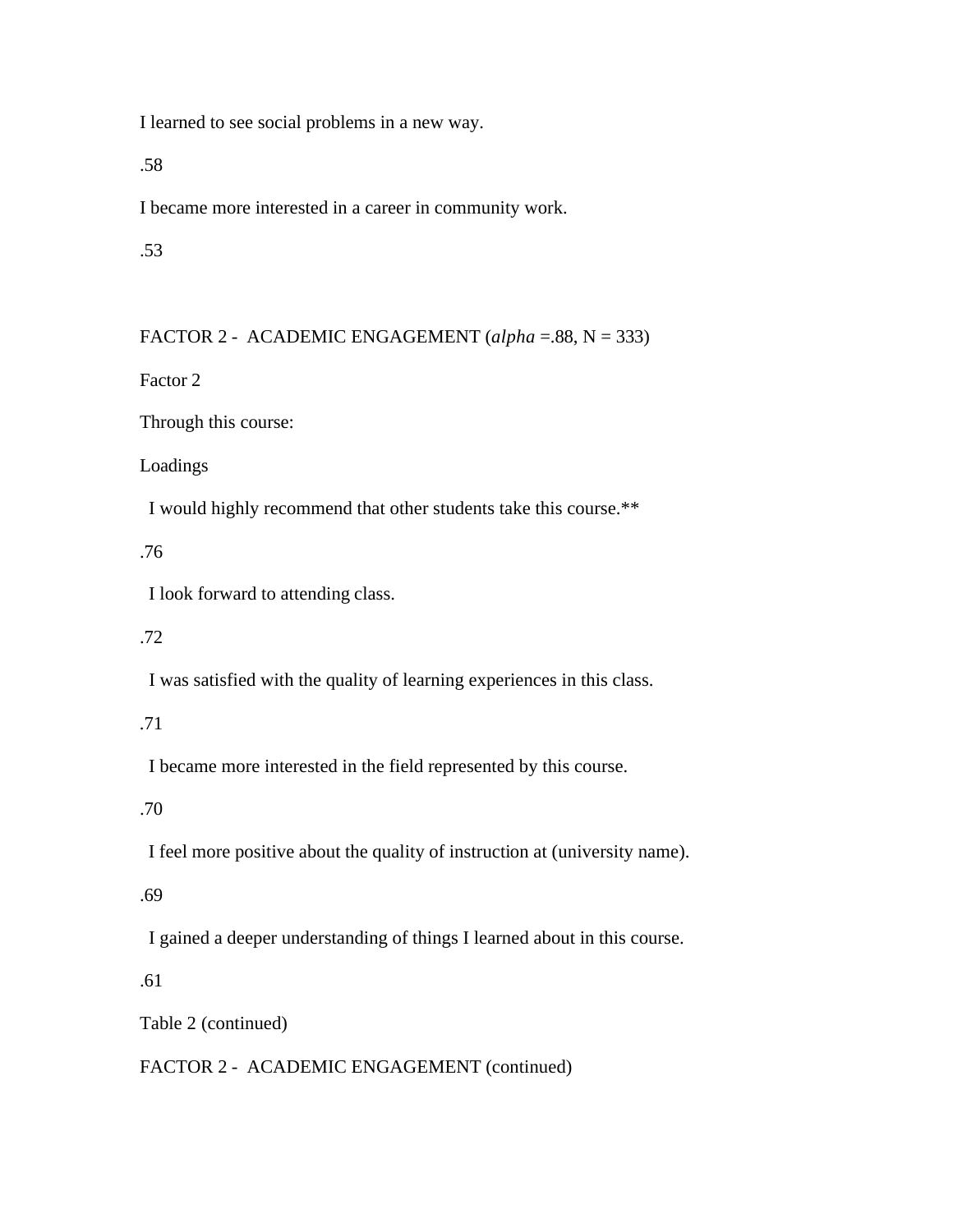Through this course:

I feel more positive about the course offerings at (university name).

.57

I became more satisfied with (university name).

.53

I have come to feel more connected to my studies/major.

.52

I have come to feel more connected to (university name).

.51

I better understand the role of a professional in this field.

.51

I learned to apply concepts from my course to real situations.

.50

FACTOR 3- INTERPERSONAL ENGAGEMENT (*alpha* =.86, N = 333)

Factor 3

Through this course:

Loadings

I have developed friendships with other students.\*\*

.82

I have developed a friendship with at least one other student in the class.

.79

I had frequent conversations with classmates outside of the designated class time.

.75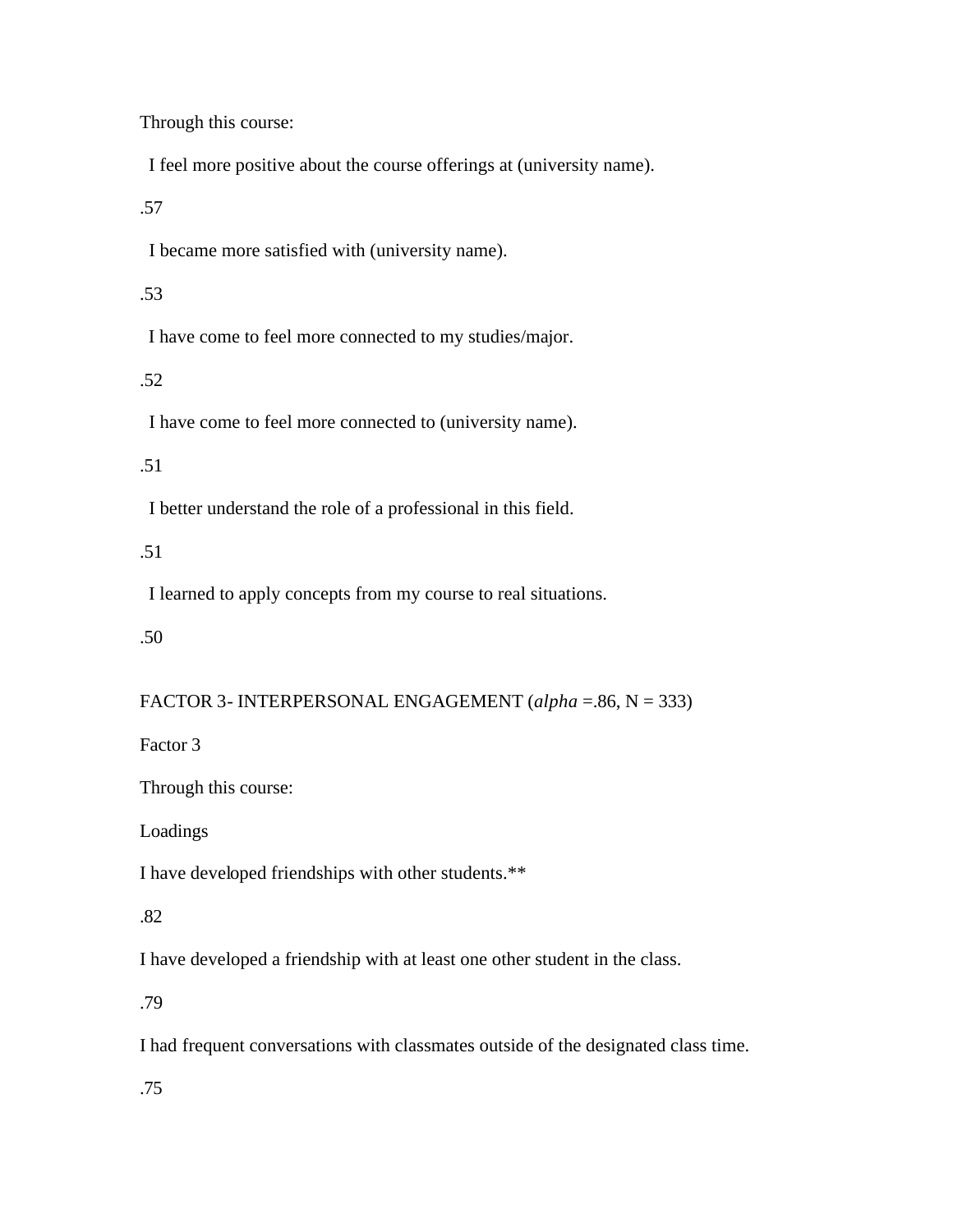I benefited a great deal from the interactions I had with other students in this class.

.68

I became acquainted with college students from very different backgrounds than mine.

.59

I learned how to work with others effectively.

.53

 $\overline{\phantom{a}}$ 

\*Values are factor loadings for each item on the factor on which it loaded most strongly.

\_\_\_\_\_\_\_\_\_\_\_\_\_\_\_\_\_\_\_\_\_\_\_\_\_\_\_\_\_\_\_\_\_\_\_\_\_\_\_\_\_\_\_\_\_\_\_\_\_\_\_\_\_\_\_\_\_\_\_\_\_\_\_\_\_\_\_\_\_\_\_\_

\*\* Students responded to each item using a 5-point scale, where  $1 =$  Strongly Disagree, 2

 $=$  Somewhat Disagree, 3  $=$  Neither Disagree nor Agree, 4  $=$  Somewhat Agree, and 5  $=$ 

Strongly Agree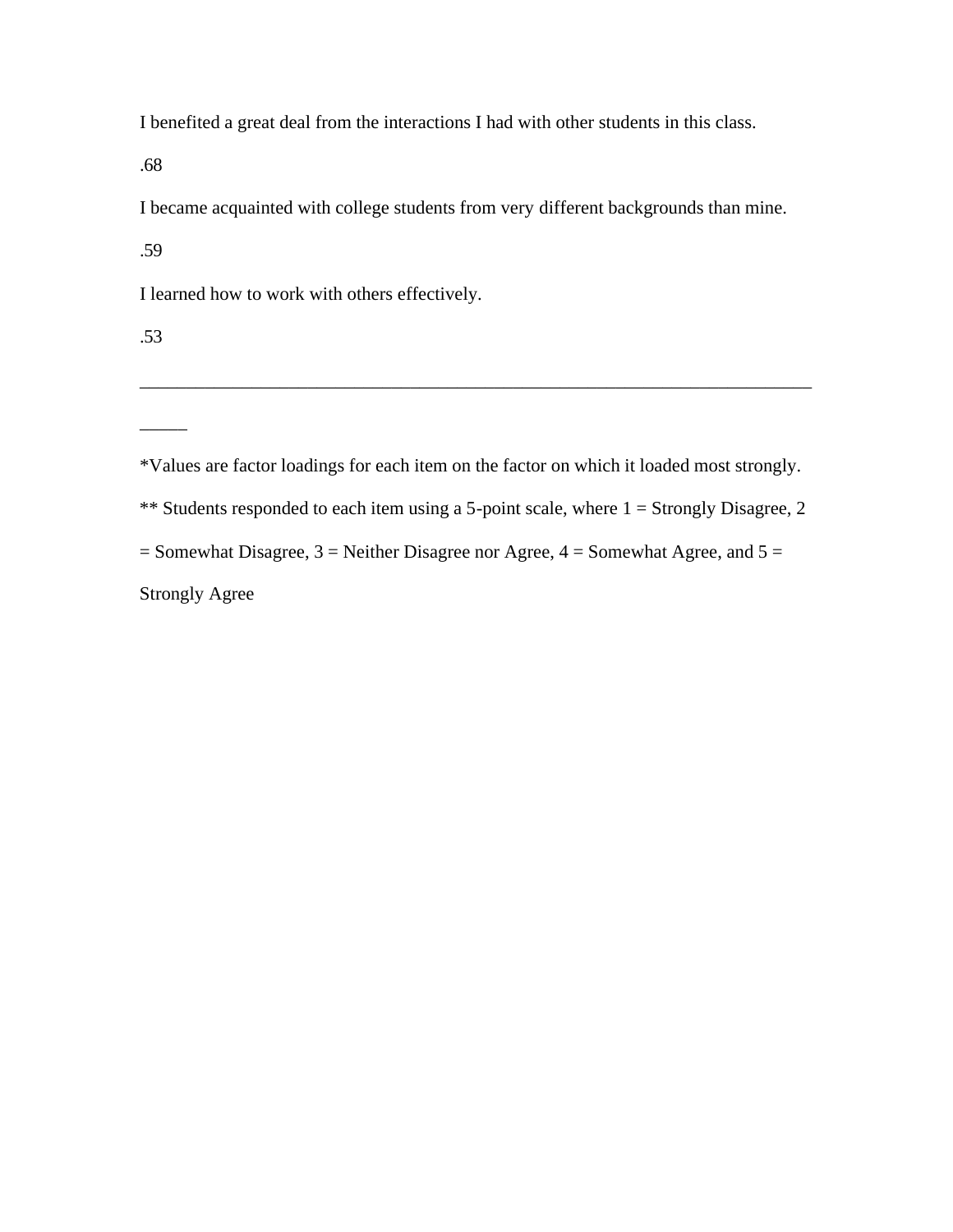Table 3

*Questionnaire Items Measuring Academic Challenge and Retention* 

ACADEMIC CHALLENGE (*alpha* = .82, N = 333)

Compared to my other courses:

I learned in this course.\*

I found myself \_\_\_ motivated to work in this class.

I found this course to be \_\_\_ intellectually challenging.

I found myself devoting \_\_\_ time to this course.

I found lectures and discussions to be \_\_\_ intellectually challenging in this course.

I found interactions with other students in this course to be \_\_\_ intellectually

challenging.

\_\_\_\_\_

I found myself reflecting \_\_\_ on the concepts I have been learning in this course.

I expect to receive a grade (5=much higher, 1=much lower)

RETENTION (*alpha* = .74, N = 333)

As a result of my participation in this course:

I am \_\_\_ positive about being at this university.\*

I am \_\_\_ likely to continue as a student at this university.

I am \_\_\_ likely to stay at this university until I graduate

\_\_\_\_\_\_\_\_\_\_\_\_\_\_\_\_\_\_\_\_\_\_\_\_\_\_\_\_\_\_\_\_\_\_\_\_\_\_\_\_\_\_\_\_\_\_\_\_\_\_\_\_\_\_\_\_\_\_\_\_\_\_\_\_\_\_\_\_\_\_\_\_

<sup>\*</sup> Students responded to each item using a 5-point scale, where  $1 =$  Much Less,  $2 =$  Less,

 $3 =$  the Same,  $4 =$  More, and  $5 =$  Much More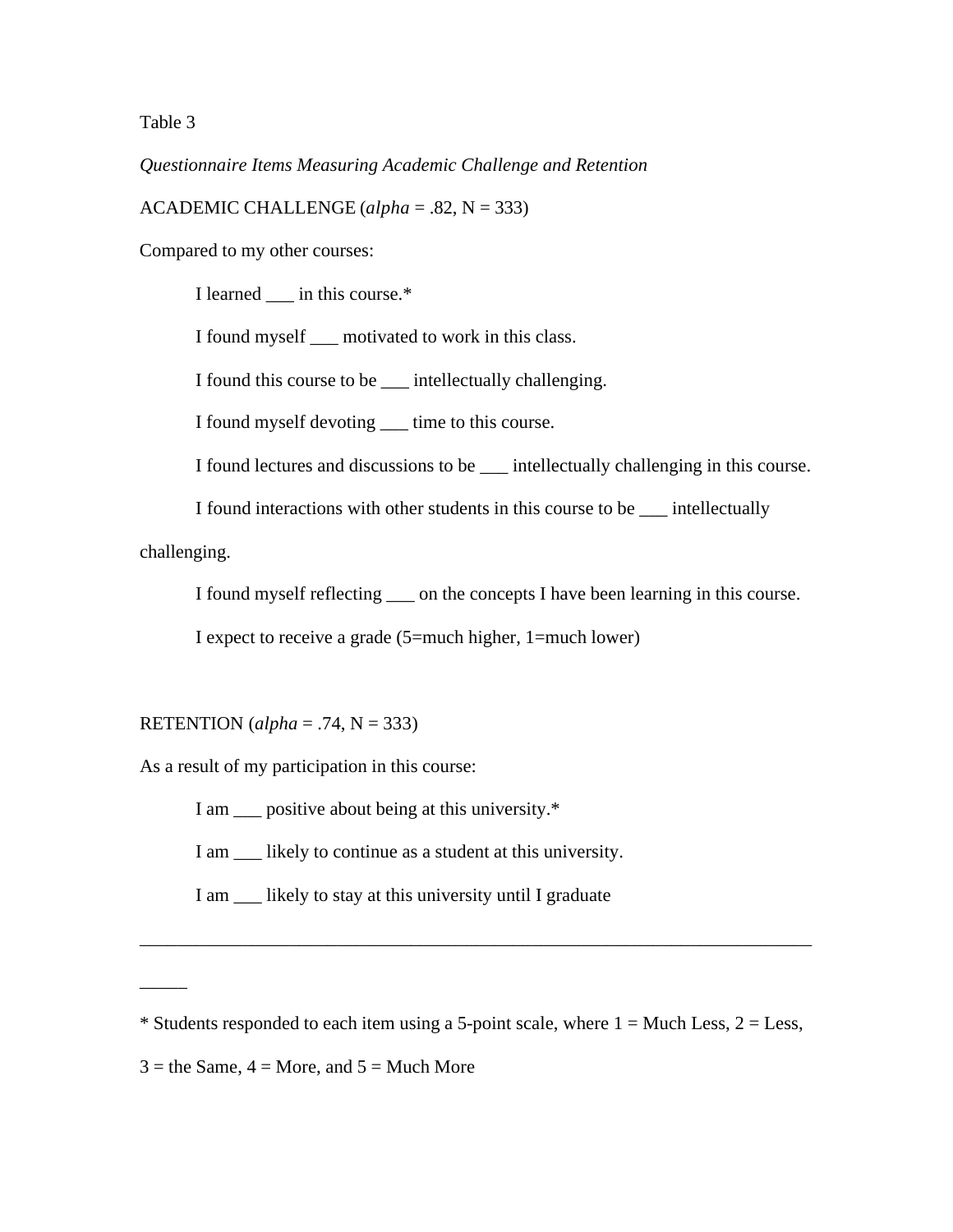### Table 4

*Means and Standard Deviations for Service-learning and Non-Service-learning Students on each Measure*

|                                            |      | <b>Service Learning</b> |           |
|--------------------------------------------|------|-------------------------|-----------|
|                                            | Non- |                         |           |
|                                            |      |                         | Service   |
|                                            |      | Learning                |           |
|                                            |      |                         |           |
| Engagement                                 |      |                         |           |
| Community Engagement***                    |      | 3.86(.59)               | 3.06(.65) |
| Academic Engagement***                     |      | 3.86(.56)               | 3.53(.71) |
| Interpersonal Engagement***                |      | 3.78(.75)               | 3.11(.93) |
| Academic Challenge***                      |      | 3.68(.52)               | 3.33(.63) |
| Hours Studied for this Course (per wk) *** |      | 3.7(3.2)                | 3.1(2.7)  |
| Retention***                               |      | 3.55(.57)               | 3.23(.47) |
|                                            |      |                         |           |

*Note*. To obtain scale scores, students' scores on items given in Tables 2 and 3 were summed and averaged. Scale scores could range from 1 to 5 points.

 $\overline{\phantom{a}}$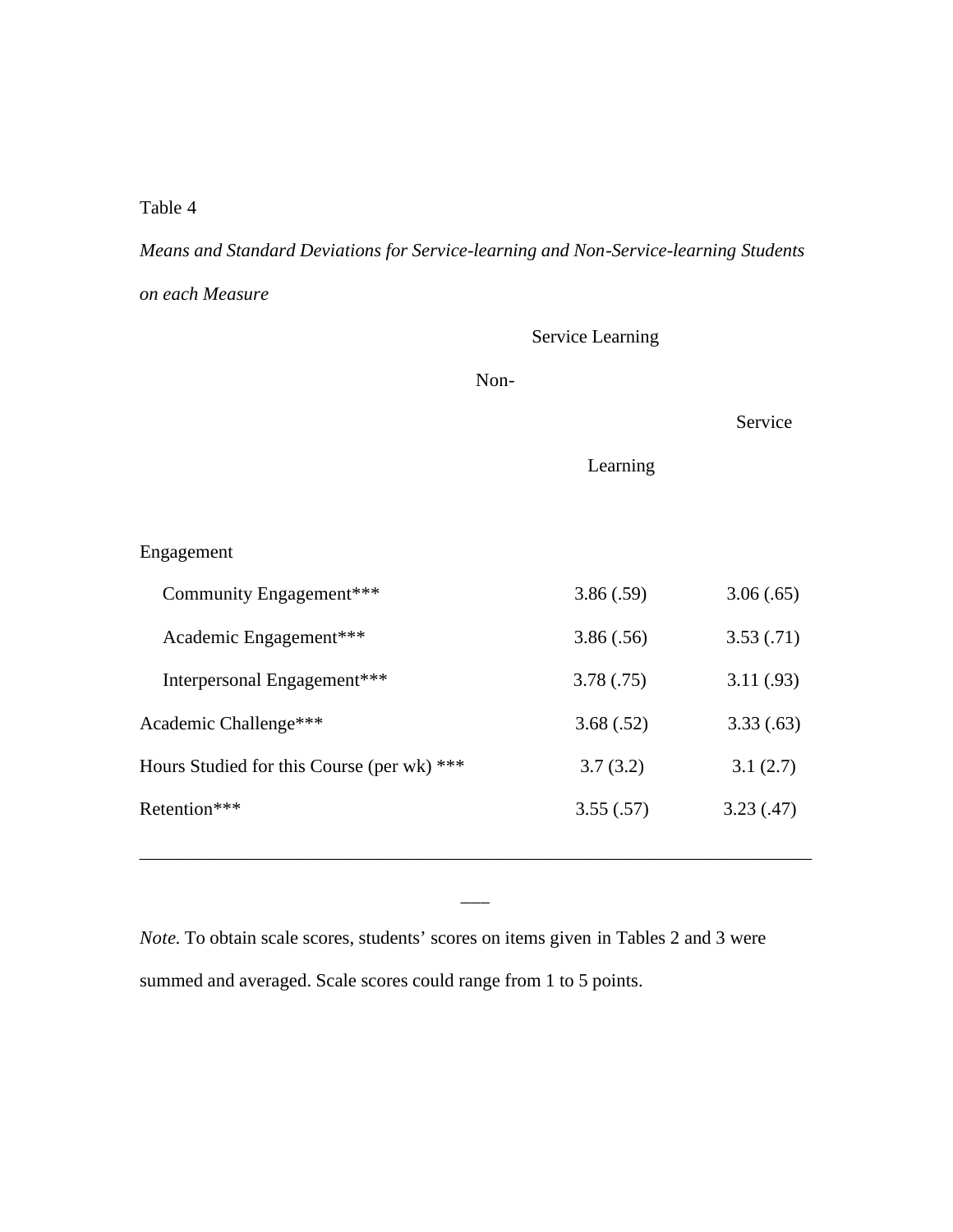\*\*\* Differences between service-learning and non-service-learning students' mean scores were significant according to multivariate and univariate analyses of co-variance, at *p* < .001.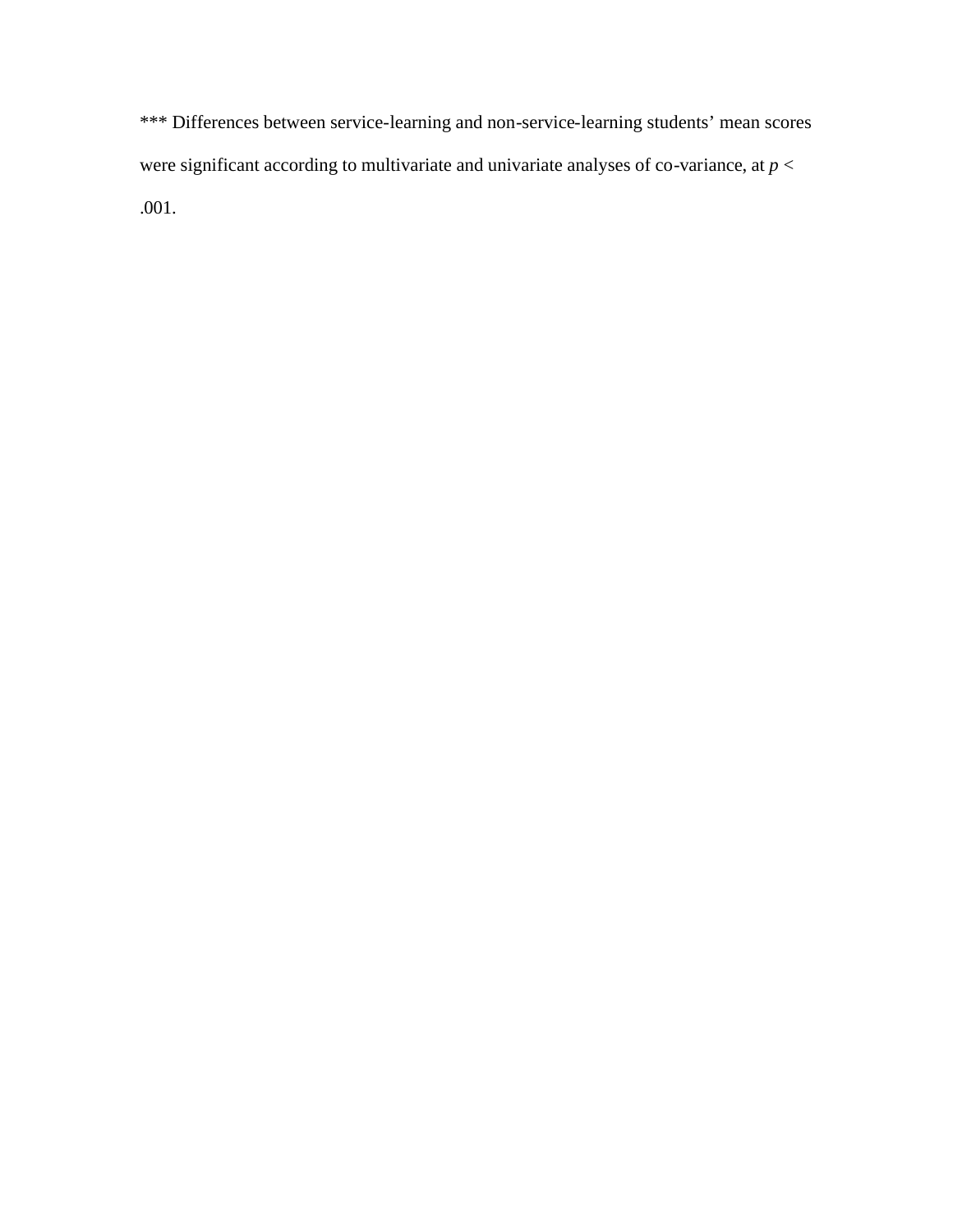## Table 5

## *Predicting Retention from Service Learning: Regression Analysis*

| Predictor                             | $\boldsymbol{B}$ | SEB      | Standardized Beta Weights $(\beta)$ |      |
|---------------------------------------|------------------|----------|-------------------------------------|------|
| Step 1                                |                  |          |                                     |      |
| S.L. Participation                    |                  |          | $-.287$                             |      |
| <b>Hours Spent Working</b>            |                  |          | $-.002$                             |      |
| $\boldsymbol{R}$                      |                  |          |                                     | .277 |
| Adjusted $R^2$                        |                  |          |                                     | .071 |
| F(2, 307)                             |                  |          |                                     |      |
| Step 2                                |                  |          |                                     |      |
| S.L. Participation                    |                  |          | $-.093$                             |      |
| <b>Hours Spent Working</b>            |                  |          | $-.002$                             |      |
| Academic Engagement                   |                  |          | .222                                |      |
| Academic Challenge                    |                  |          | .213                                |      |
| <b>Interpersonal Engagement</b>       |                  | .006     |                                     | .035 |
| <b>Community Engagement</b>           |                  |          | .055                                |      |
| $\boldsymbol{R}$                      |                  |          |                                     | .553 |
| $R^2$ Change (Step 1 to Step 2)       |                  |          | .230                                |      |
| $F(4, 303)$ Change (Step 1 to Step 2) |                  | 25.08*** |                                     |      |
| Total Adjusted $R^2$                  |                  |          |                                     | .292 |
| Total $F(6, 303)$                     |                  |          |                                     |      |
|                                       |                  |          |                                     |      |

\_\_\_\_\_\_\_\_\_\_\_\_\_\_\_\_\_\_\_\_\_\_\_\_\_\_\_\_\_\_\_\_\_\_\_\_\_\_\_\_\_\_\_\_\_\_\_\_\_\_\_\_\_\_\_\_\_\_\_\_\_\_\_\_\_\_\_\_\_\_\_\_

 $\overline{\phantom{a}}$